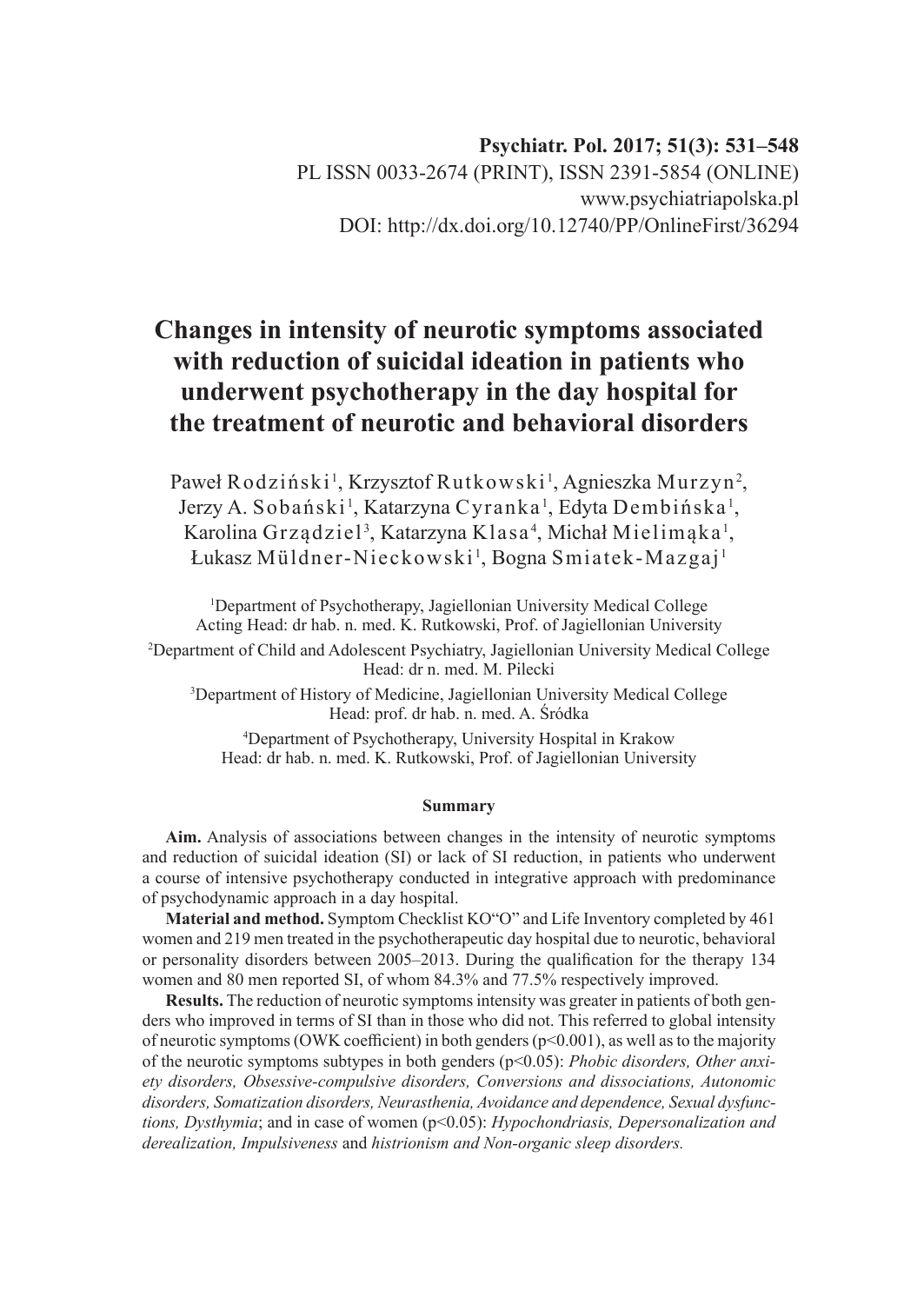**Conclusions.** The results show effectiveness and comprehensiveness of intensive psychotherapy as a treatment method that leads to improvement in terms of both SI and neurotic symptoms. This suggests that the applied therapy may be effective in preventing suicidality in this group of patients. The observed associations also point in favor of hypothesis on similarities in etiopathogenesis of and partly identical personality-related factors predisposing to SI and neurotic disorders.

**Key words:** suicidal ideations, neurotic symptoms, psychotherapy

## **Introduction**

Both scientific studies and clinical practice show that suicidality (i.e. presence of suicidal ideation or suicidal behaviors) is associated with having various psychiatric disorders including affective or psychotic disorders, bulimia nervosa or psychoactive substance dependency [1−6]. Far less attention has been paid to the suicidality that is affecting neurotic patients. Only lately, gradually throughout the last decade more and more studies were published proving that neurotic disorders are significantly associated with the risk of suicidal ideation (SI), as well as with – less expected among this group of patients – the risk of suicidal attempt (SA) – regardless of demographic factors and comorbidities [7]. While having neurotic disorder together with affective disorder or having anxiety disorder (especially panic disorder or post-traumatic stress disorder) together with personality disorders were proved to account for accumulation of the risk of suicidality in clinical studies as well as in prospective studies [8, 9].

The discussion on associations between willingness to take one's own life and anxiety, affective and personality disorders has crucial importance in practice. Understanding of the nature of those associations may allow clinicians to plan more adequate and more effective treatment. So far a number of models concerning the occurrence of SI was studied – those included such factors as depressiveness and hopelessness [10], as well as interpersonal and cognitive factors (e.g. sense of burdensomeness and sense of thwarted belongingness) [11, 12]. A systematic review, by Brezo et al. [13], of 90 articles published between 1985 and 1997 focused on personality-related factors predisposing to occurrence of SI, stresses significance of excessive extroversion, tendencies to react with anxiety and avoiding being hurt, low self-esteem, selfcriticism, perfectionism and neuroticism (defined as a dimension belonging to The Big Five personality model designed by Costa and McCrae). Other researchers emphasize the importance of sense of alienation [14], considerable interpersonal difficulties [5, 15] and negative self-other perception [16]. Above-mentioned results suggest that at least some personality traits that predispose to neurotic symptoms at the same time take part in pathogenesis of SI. This hypothesis is indirectly supported also by results provided by Iliceto et al. [16], Heisel et al. [17], Sobański et al. [18], and suggestion made by Brezo et al. [13] that there is an association between SI and neuroticism. Consequently, it seems that at least some personality traits that increase the risk of SI may also predispose to neurotic symptoms [19−21].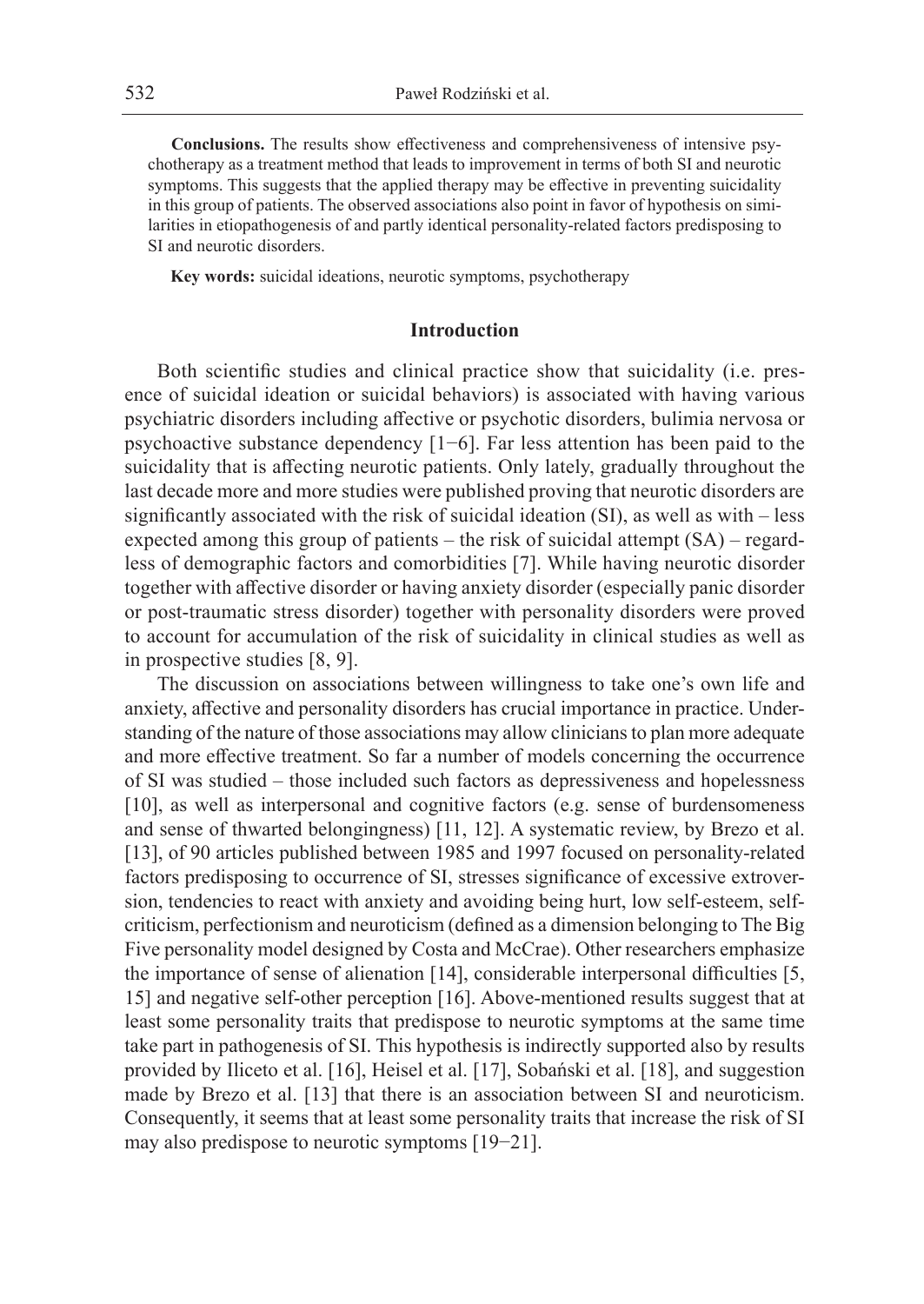Multidimensional studies on risk of suicidality also point to the importance of genetic factors [22], genes interactions, and interactions between genes and environment. One of the most thoroughly studied risk factors of SI and suicidal tendencies is serotonin-transporter gene polymorphism (5-HTTLPR) [23]. Moreover, it is known that psychosocial factors such as experiences of abuse or neglect in relationship with a caregiver, as well as developing other-than-safe attachment style may account for patients having SI and suicidal tendencies [15, 24]. At the same time results of majority of studies on etiopathogenesis of anxiety disorders also point to importance of genetic risk factors including serotonin-transporter gene polymorphism, as well as importance of psychosocial (interpersonal) predisposing factors [19, 25] that affect structure and functioning of central neural system [26].

To sum up, it is probable that the etiopathogenic factors associated with symptoms of neurotic disorders and suicidality (such as neurobiological and genetic predisposing factors, traumatic experiences in significant relationship, other-than-safe attachment style, personality traits that compromise communication and utilization of social support) may be at least in part identical. Moreover, presence of neurotic disorders symptoms may increase risk of SI due to deterioration of well-being and overall life satisfaction, increase of distress, sense of alienation, and sense of not being understood by others. Consequently, applying psychotherapeutic treatment aimed at insight into one's own impulses and emotions, at strengthening mature coping skills, at increasing ego-strength and tolerance to frustration, probably may lead to reduction of both neurotic symptoms and the risk of suicidality. Nonetheless, in the scientific literature available to the authors of this study no studies were found concerning the associations between the improvement in terms of SI and beneficial changes in terms of symptoms in patients with neurotic, behavioral or personality disorders, neither concerning potential mechanisms behind such associations.

### **Aim**

This study aimed at determining associations between changes in intensity of neurotic symptoms and reduction of suicidal ideation (SI) – i.e. its elimination or reduction of its intensity – or lack of SI reduction in patients who underwent a course of intensive psychotherapy conducted in integrative approach with predominance of psychodynamic approach in a day hospital for the treatment of neurotic and behavioral disorders.

#### **Material and method**

As a source of information concerning SI (defined as willingness to take one's own life) Symptoms Checklist KO"O" [27, 28] was used. This questionnaire was completed by patients at the stage of qualification for the treatment [29] and for the second time within the last few days of the hospitalization. Evaluation of SI prevalence and intensity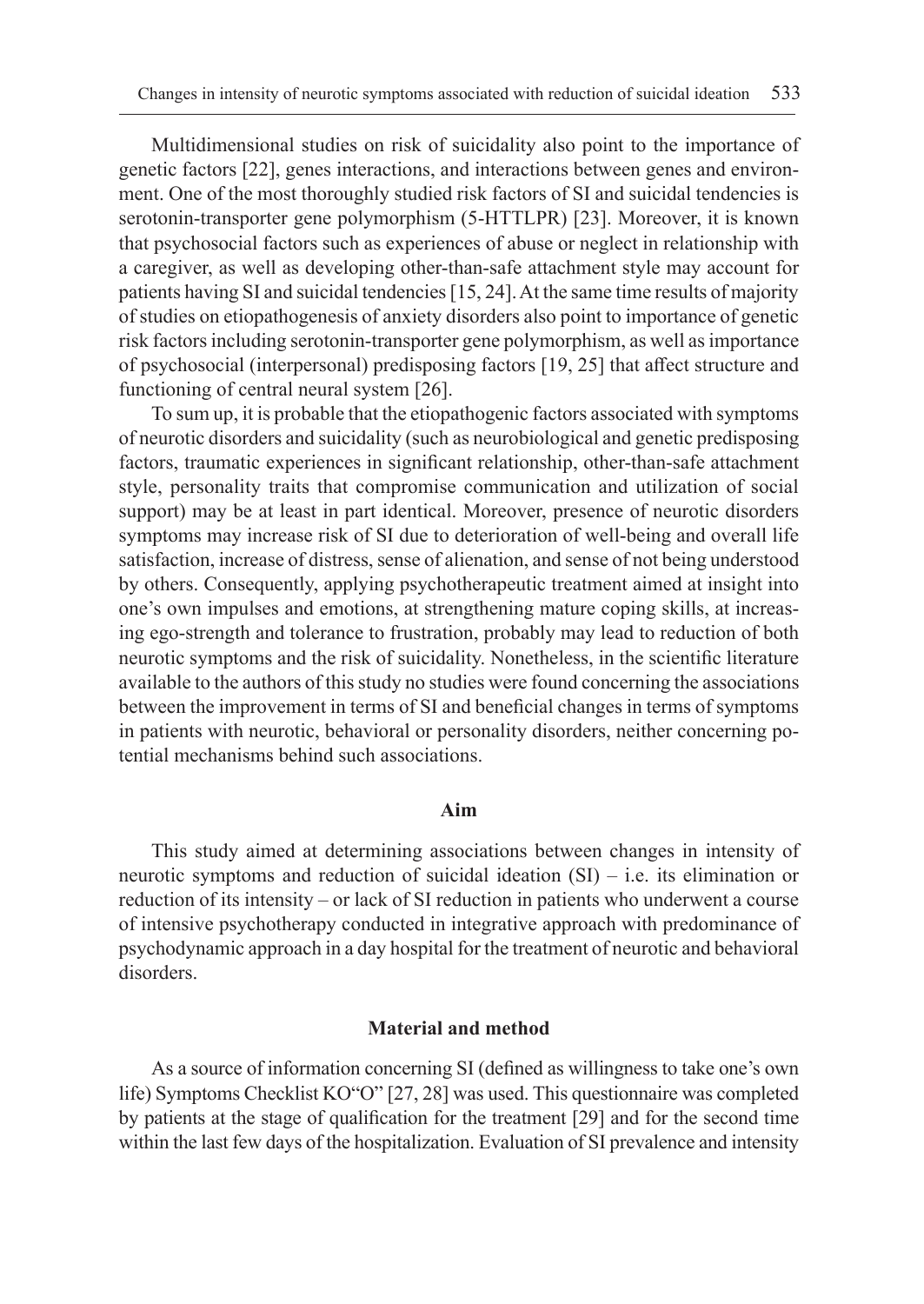was based on patients' answers to the question about "arduousness of willingness to take one's own life within the last seven days" (question no. 62. in KO"O"). The questionnaire included four optional answers: (0) the negative one and the positive answers that required to note the level of arduousness of SI: (a) mild, (b) moderate or (c) severe.

The questionnaire allowed also to determine severity of 14 subgroups of symptoms typical to neurotic disorders, as well as global intensity of the symptoms (OWK coefficient) [27, 28].

# Socio-demographic characteristics of the studied population

The studied group ( $N = 680$ ) was composed of 461 women and 219 men who were treated in the Day Hospital for the Treatment of Neurotic and Behavioral Disorders of the University Hospital in Krakow between 2005 and 2013. Basic socio-demographic data were drawn from Life Inventory completed by patients at the stage of qualification for the treatment. The inventory included questions about patients' gender and age (Table 1), marital status (Table 2), education (Table 3) and source of income (Table 4). Mean age of women was 29.9 years, and of men 30.4 years [29].

| Gender                      | Women                | Men                  |
|-----------------------------|----------------------|----------------------|
| Number of patients          | 461                  | 219                  |
| Average age $\pm$ std. dev. | $29.9 \pm 8.1$ years | $30.4 \pm 7.4$ years |
| Median                      | 27.4 years           | 29.0 years           |
| Minimum - maximum           | $18.2 - 57.1$ years  | $18.9 - 55.6$ years  |

| Table 1. Age [29] |  |  |
|-------------------|--|--|
|-------------------|--|--|

|  | Table 2. Marital status [29] |  |  |
|--|------------------------------|--|--|
|--|------------------------------|--|--|

|                 |        | Women      | Men    |            |  |  |
|-----------------|--------|------------|--------|------------|--|--|
|                 | Number | Percentage | Number | Percentage |  |  |
| Never married   | 288    | 62.5%      | 140    | 63.9%      |  |  |
| Married         | 145    | 31.5%      | 69     | 31.5%      |  |  |
| Separated       | 5      | 1.1%       | 2      | 0.9%       |  |  |
| <b>Divorced</b> | 20     | 4.3%       |        | 3.2%       |  |  |
| Widow/ widower  | 3      | 0.7%       |        | 0.5%       |  |  |

#### Table 3. **Education [29]**

|                                 |        | Women      | Men    |            |  |
|---------------------------------|--------|------------|--------|------------|--|
|                                 | Number | Percentage | Number | Percentage |  |
| Primary education               |        | 0.4%       |        | $0.0\%$    |  |
| Secondary education uncompleted |        | 1.3%       |        | 2.7%       |  |

*table continued on the next page*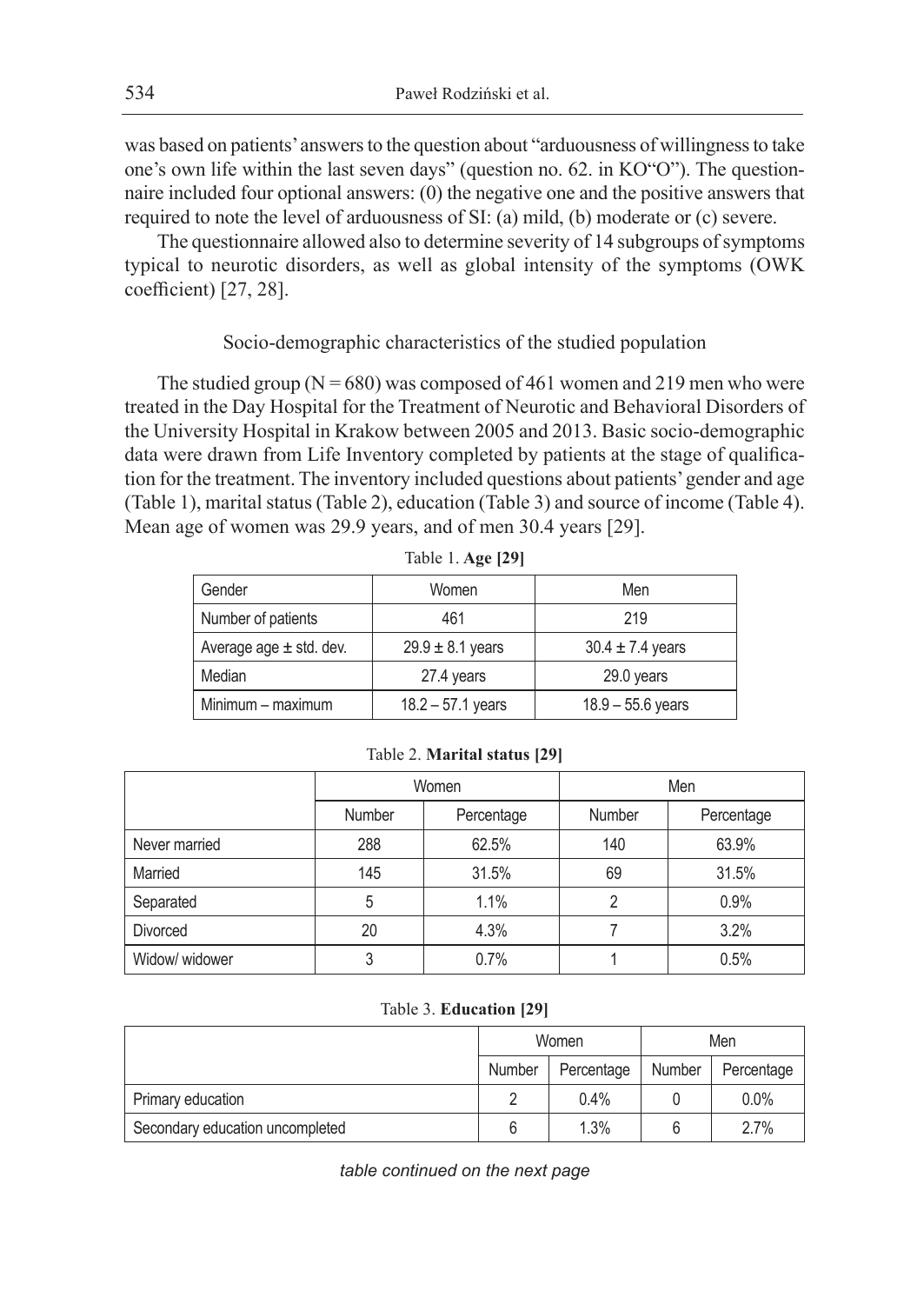| High school completed                                | 112 | 24.3% | 53  | 24.2% |
|------------------------------------------------------|-----|-------|-----|-------|
| Bachelor's or post-high school education uncompleted | 23  | 5.0%  | 8   | 3.7%  |
| Bachelor's or college degree                         | 41  | 8.9%  | 16  | 7.3%  |
| University education uncompleted                     | 72  | 15.6% | 33  | 15.1% |
| University education completed                       | 205 | 44.5% | 103 | 47.0% |

|                                    |        | Women      | Men            |            |  |
|------------------------------------|--------|------------|----------------|------------|--|
|                                    | Number | Percentage | Number         | Percentage |  |
| Support by a family/student        | 135    | 29.3%      | 50             | 22.8%      |  |
| Office work                        | 157    | 34.1%      | 72             | 32.9%      |  |
| Services sector employee/ crafts   | 31     | 6.7%       | 17             | 7.8%       |  |
| Blue-collar work                   | 3      | 0.7%       | 3              | 1.4%       |  |
| Farmer                             | 3      | 0.7%       | $\Omega$       | $0.0\%$    |  |
| Self-employed or one's own company | 18     | 3.9%       | 22             | 10.0%      |  |
| Unemployed                         | 60     | 13.0%      | 28             | 12.8%      |  |
| Social benefit                     | 5      | 1.1%       | $\overline{2}$ | 0.9%       |  |
| Retired                            | 1      | 0.2%       |                | 0.5%       |  |
| <b>Others</b>                      | 48     | 10.4%      | 24             | 11.0%      |  |

Table 4. **Source of income [29]**

## Diagnosis and the course of the treatment

Qualification for the therapy in the psychotherapeutic day-hospital included, except for the above-mentioned questionnaires, a set of other questionnaires, at least two psychiatric examinations, and psychological examination. The procedure allowed for exclusion of patients in a high risk of suicide [5], as well as those suffering from other psychiatric disorders (e.g. affective disorders, psychotic disorders, exogenous disorders and pseudoneurotic disorders, and severe somatic illnesses) which render participation in the psychotherapy in the day hospital impossible [30]. The qualification consisted of a set of ambulatory visits lasting on average 2−3 weeks. After qualification patients started therapy on average within 4 to 12 weeks.

Only patients undergoing the treatment for the first time were included in the study. The studied group was composed of patients with diagnoses from the ICD-10 spectrum of F40−F69, including patients diagnosed with personality disorders comorbid with diagnoses from the groups of F4 and F5 (Table 5).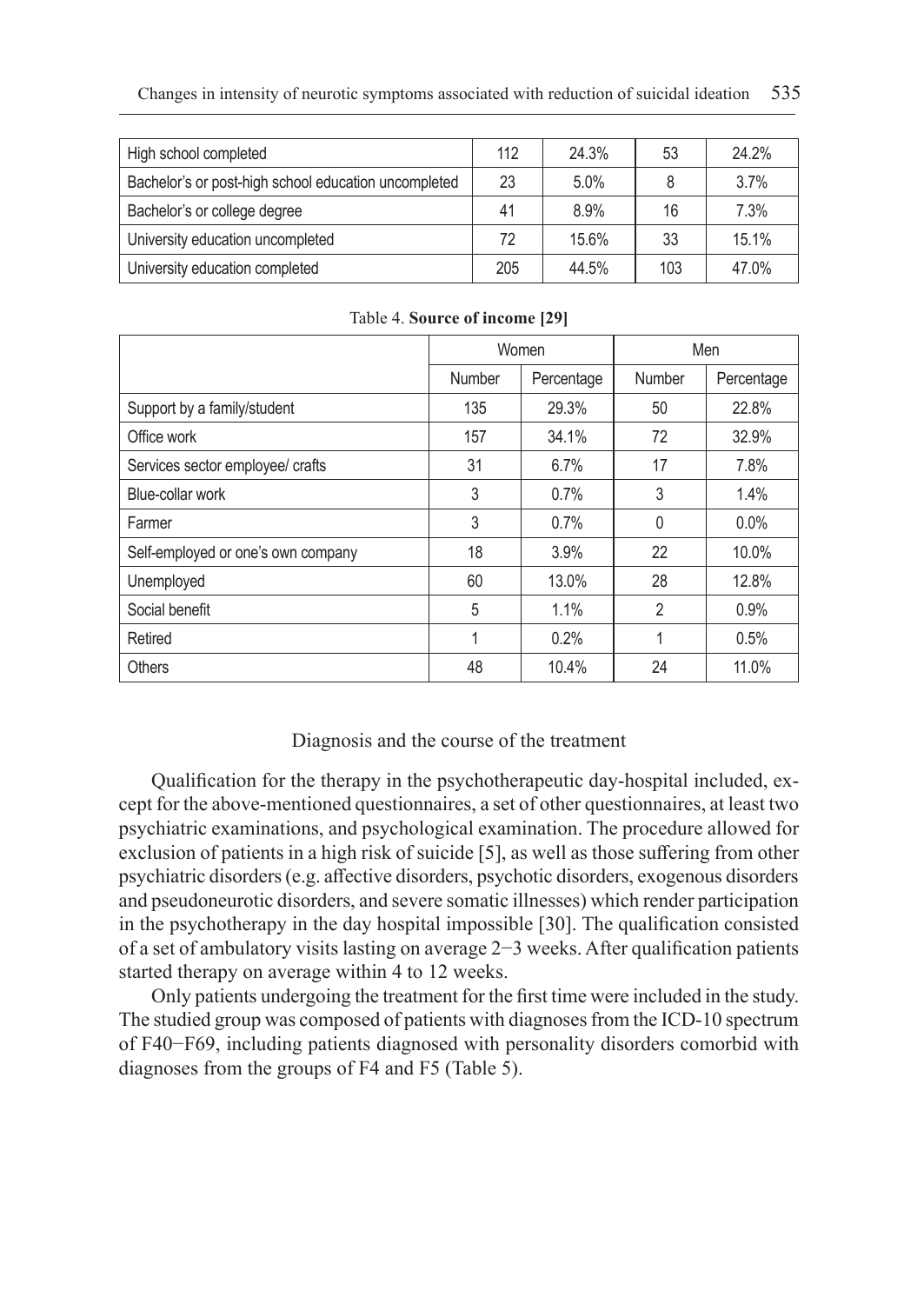|                                                                                       |        | Women ( $n = 461$ ) | Men ( $n = 219$ ) |            |
|---------------------------------------------------------------------------------------|--------|---------------------|-------------------|------------|
|                                                                                       | Number | Percentage          | Number            | Percentage |
| F40 Fobic disorders                                                                   | 51     | 11.1%               | 31                | 14.2%      |
| F41 Other anxiety disorders                                                           | 145    | 31.5%               | 73                | 33.3%      |
| F42 Obsessive-compulsive disorders                                                    | 15     | 3.3%                | 12                | 5.5%       |
| F43 Acute stress disorder and adaption disorder                                       | 40     | 8.7%                | 18                | 8.2%       |
| F44 Dissociative disorders                                                            | 9      | 2.0%                | 1                 | 0.5%       |
| F45 Somatoform disorders                                                              | 45     | 9.8%                | 20                | 9.1%       |
| F48 Other neurotic disorders                                                          | 3      | 0.7%                | 8                 | 3.7%       |
| F50 Eating disorders                                                                  | 27     | 5.9%                | 0                 | $0.0\%$    |
| F60/F61 Specific personality disorders or Mixed<br>personality disorders <sup>a</sup> | 198    | 43.0%               | 94                | 42.9%      |
| Others <sup>b</sup>                                                                   | 19     | 4.1%                | 13                | 5.9%       |

Table 5. **Type of disorders according to ICD-10 [29]**

<sup>a</sup> – secondary diagnoses of personality disorders frequently accompanied diagnoses from the spectrum of F4−F5,

b – other disorders comorbid with diagnoses from the spectrum of F40−F69.

Preplanned duration of the course of the therapy was 12 weeks. During the treatment patients participated in intensive everyday open-group psychotherapy including usually 8−10 patients and 10−15 group sessions per week, which were combined with one session of individual therapy per week. The psychotherapy was conducted in integrative approach with predominance of psychodynamic approach with elements of cognitive and behavioral therapy. In the course of the therapy especially clarifications, confrontations and interpretations were applied aimed, among other things, at broadening patients' insight into their defense mechanisms, interpersonal processes that occur during the therapy and functions of reported symptoms. Among important elements of the treatment there were: managing resistance and patients' transference, fortifying ego strength and patients' autonomy, correcting dysfunctional cognitive schemas, and creating environment that may provide corrective experiences. [19, 30−34].

Minority of patients was simultaneously using psychopharmacotherapy which was gradually reduced accordingly to patients' mental condition in order to gain access to patients experiences and circumstances associated with symptoms. According to separate yet unpublished study by A. Murzyn conducted on the group of 169 individuals treated in the same day hospital between 2008 and 2011, the percentage of patients who used antidepressive and anxiolytic drugs was 3%.

In case of the studied population, the total time span between the beginning of the qualification and the discharge from the day hospital was estimated to be  $137.1 \pm 30.3$ days in women and  $132.4 \pm 30.5$  days in men.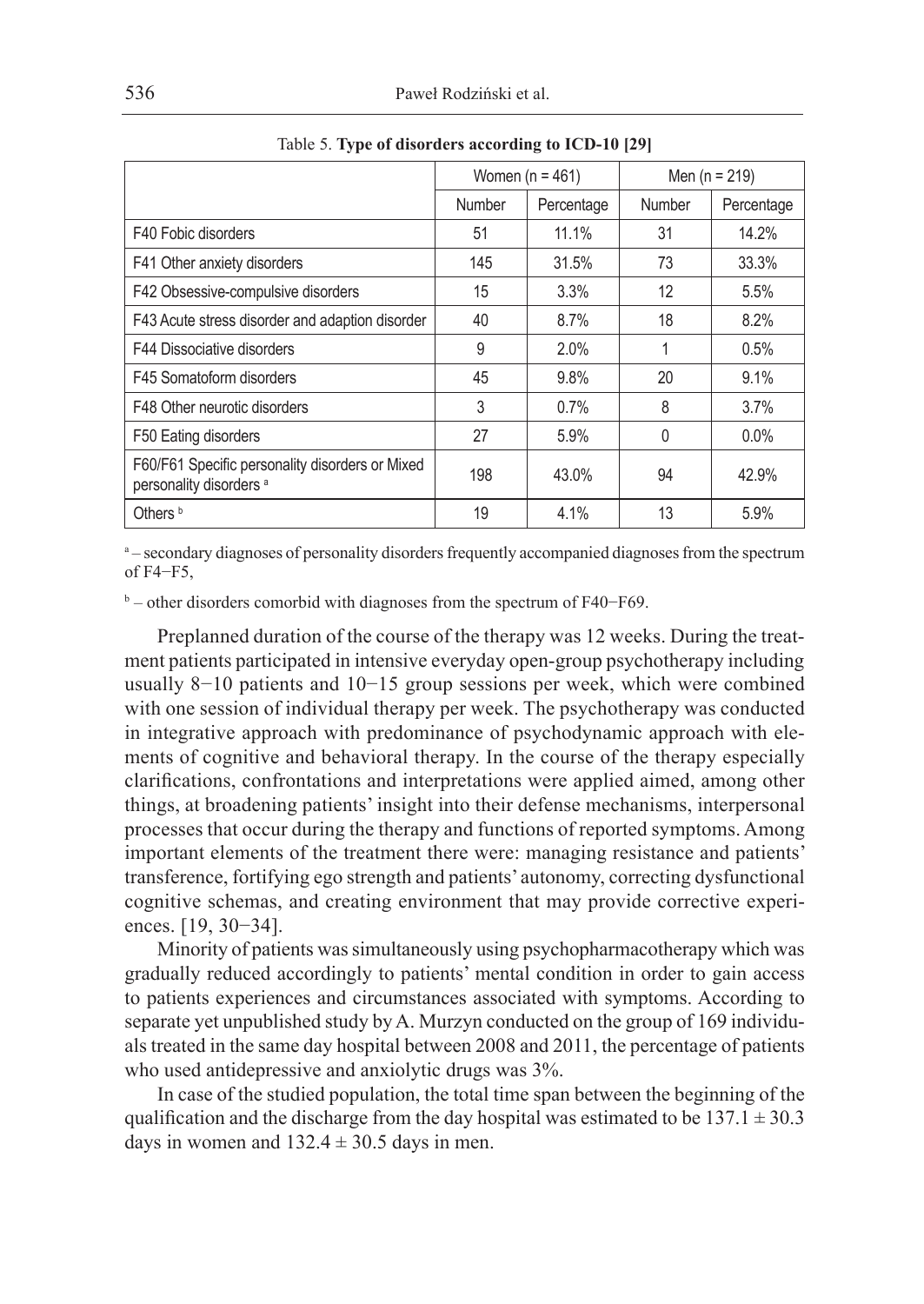Intensity of neurotic symptoms depending on initial presence or absence of SI

A comparison of Symptom Checklist KO"O" scales between patients who reported SI during the qualifications and those who did not was performed by applying Student's t-test for independent variables. It was found that patients reporting SI in comparison to others suffered from much greater global intensity of neurotic symptoms ( $p \le 0.001$ ) as well as from much greater intensity of almost all of the neurotic symptom subgroups included in  $KO^{\prime\prime}O^{\prime\prime}$  (p < 0.001) – with a sole exception of non-organic sleep disorders in men, in case of which the differences of values were statistically non-significant [29].

Subgroups of patients with different changes in terms of SI

Among women the prevalence of SI was 29.1% at the stage of qualification for the treatment, while at the end it was 10.2%. Among men the prevalence of SI was initially 36.5%, and at the end it was 13.7% (Table 6).

Table 6. **Prevalence and changes in terms of SI observed in all studied patients, separately in women and in men (n = 680) [29]**

|                                                                                          |        | Women ( $n = 461$ ) |                 |                                | Men $(n = 219)$ | * Gender                                |      |    |
|------------------------------------------------------------------------------------------|--------|---------------------|-----------------|--------------------------------|-----------------|-----------------------------------------|------|----|
|                                                                                          | Number | Percentage          | 95% CI          | 95% CI<br>Number<br>Percentage |                 | differences<br>Chi-squared<br>р<br>test |      |    |
| Prevalence<br>of SI during<br>qualification for<br>the therapy                           | 134    | 29.1%               | 25.1%-33.4%     | 80                             | 36.5%           | 30.4%-43.1%                             | 3.83 | ns |
| Prevalence of<br>SI at the end of<br>therapy                                             | 47     | 10.2%               | 7.8%-13.3%      | 30                             | 13.7%           | 9.8%-18.9%                              | 1.82 | ns |
| Improvement in<br>terms of SI (its<br>elimination or<br>reduction in its<br>intensity)   | 113    | 24.5%               | 20.8%-28.6%     | 62                             | 28.3%           | 22.8%-34.6%                             | 1.12 | ns |
| Elimination of SI                                                                        | 103    | 22.3%               | 18.8%-26.4%     | 53                             | 24.2%           | 19.0%-30.3%                             | 0.29 | ns |
| Deterioration<br>in terms of SI<br>(increase in the<br>severity or its<br>appearance)    | 23     | 5.0%                | $3.4\% - 7.4\%$ | $6\overline{6}$                | 2.7%            | $1.3% - 5.9%$                           | 1.84 | ns |
| Occurrence of<br>SI at the end of<br>therapy in those<br>who initially<br>reported no SI | 16     | 3.5%                | $2.2\% - 5.6\%$ | 3                              | 1.4%            | $0.5\% - 4.0\%$                         | 2.41 | ns |

*table continued on the next page*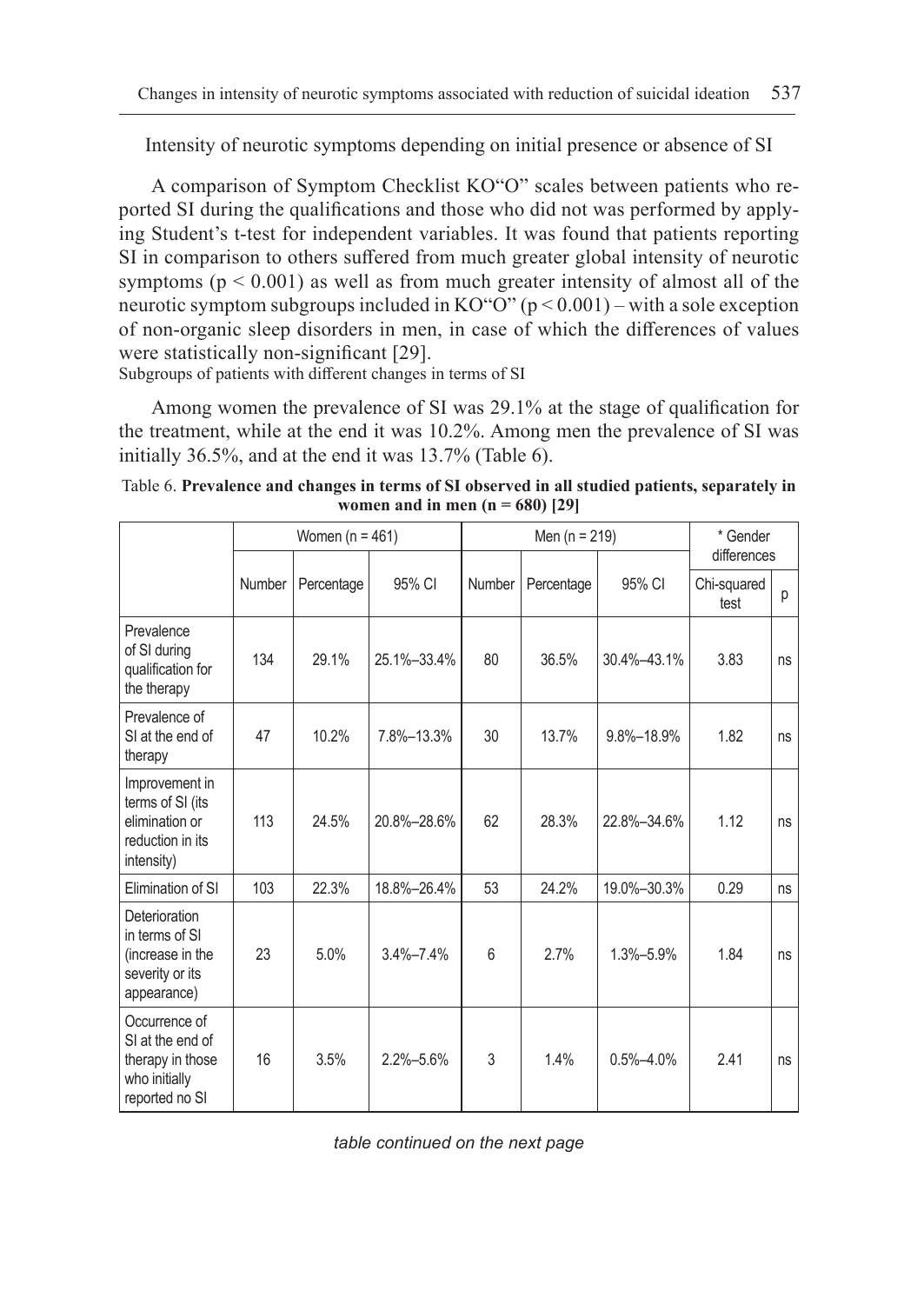| Increase of<br>intensity of SI<br>that were initially<br>reported |    | 1.5% | $0.7\% - 3.1\%$ |    | 1.4% | $0.5\% - 4.0\%$  | 0.02 | ns |
|-------------------------------------------------------------------|----|------|-----------------|----|------|------------------|------|----|
| Deterioration or<br>no change in the<br>SI intensity              | 37 | 8.0% | 5.9%-10.9%      | 21 | 9.6% | $6.4\% - 14.2\%$ | 0.47 | ns |

ns – gender differences were not statistically significant ( $p \ge 0.05$ ); \* – in order to determine if there were significant differences in results concerning SI between women and men Pearson's chi-squared test was used.

Another juxtaposition referred only to patients who reported SI at the stage of qualification. In the subgroup of women improvement was observed in 84.3%. At the same time increase in SI intensity was observed only in 5.2% of women. Among men who initially reported SI, the improvement was observed in 77.5%. On the other hand, percentage of men who suffered increase of SI intensity was observed was 3.8%. Moreover, in the majority of the patients with the improvement, it was synonymous with elimination of SI. In the subgroups in which SI was initially reported, its elimination was observed in 76.9% of women and in 66.2% of men (Table 7).

|                                                                                        | Women $(n = 134)$ |            |                                          |    | Men $(n = 80)$ | * Gender<br>differences<br>Chi-squared<br>р<br>test |      |    |
|----------------------------------------------------------------------------------------|-------------------|------------|------------------------------------------|----|----------------|-----------------------------------------------------|------|----|
|                                                                                        | Number            | Percentage | 95% CI<br>95% CI<br>Number<br>Percentage |    |                |                                                     |      |    |
| Improvement in<br>terms of SI<br>(its elimination<br>or reduction of<br>its intensity) | 113               | 84.3%      | 77.2%-89.5%                              | 62 | 77.5%          | 67.2%-85.2%                                         | 1.57 | ns |
| Elimination of SI                                                                      | 103               | 76.9%      | 69.0%-83.2%                              | 53 | 66.2%          | 55.4%-75.5%                                         | 2.86 | ns |
| Reduction of SI<br>intensity                                                           | 10                | 7.5%       | 4.1%-13.2%                               | 9  | 11.3%          | $6.0\% - 20.8\%$                                    | 0.89 | ns |
| No changes in<br>SI intensity                                                          | 14                | 10.4%      | 6.4%-16.8%                               | 15 | 18.8%          | 11.7%-28.7%                                         | 2.95 | ns |
| Increase of SI<br>intensity                                                            | 7                 | 5.2%       | 2.6%-10.4%                               | 3  | 3.8%           | 1.4%-10.4%                                          | 0.24 | ns |
| Deterioration or<br>no change in the<br>SI intensity                                   | 21                | 15.7%      | 10.5%-22.8%                              | 18 | 22.5%          | 14.8%-32.8%                                         | 1.57 | ns |

Table 7. **Changes in terms of SI in patients who reported it during** the qualification  $(n = 214)$  [29]

ns – gender differences were not statistically significant ( $p > 0.05$ );  $*$  – in order to determine if there were significant differences in results concerning SI between women and men Pearson's chi-squared test was used.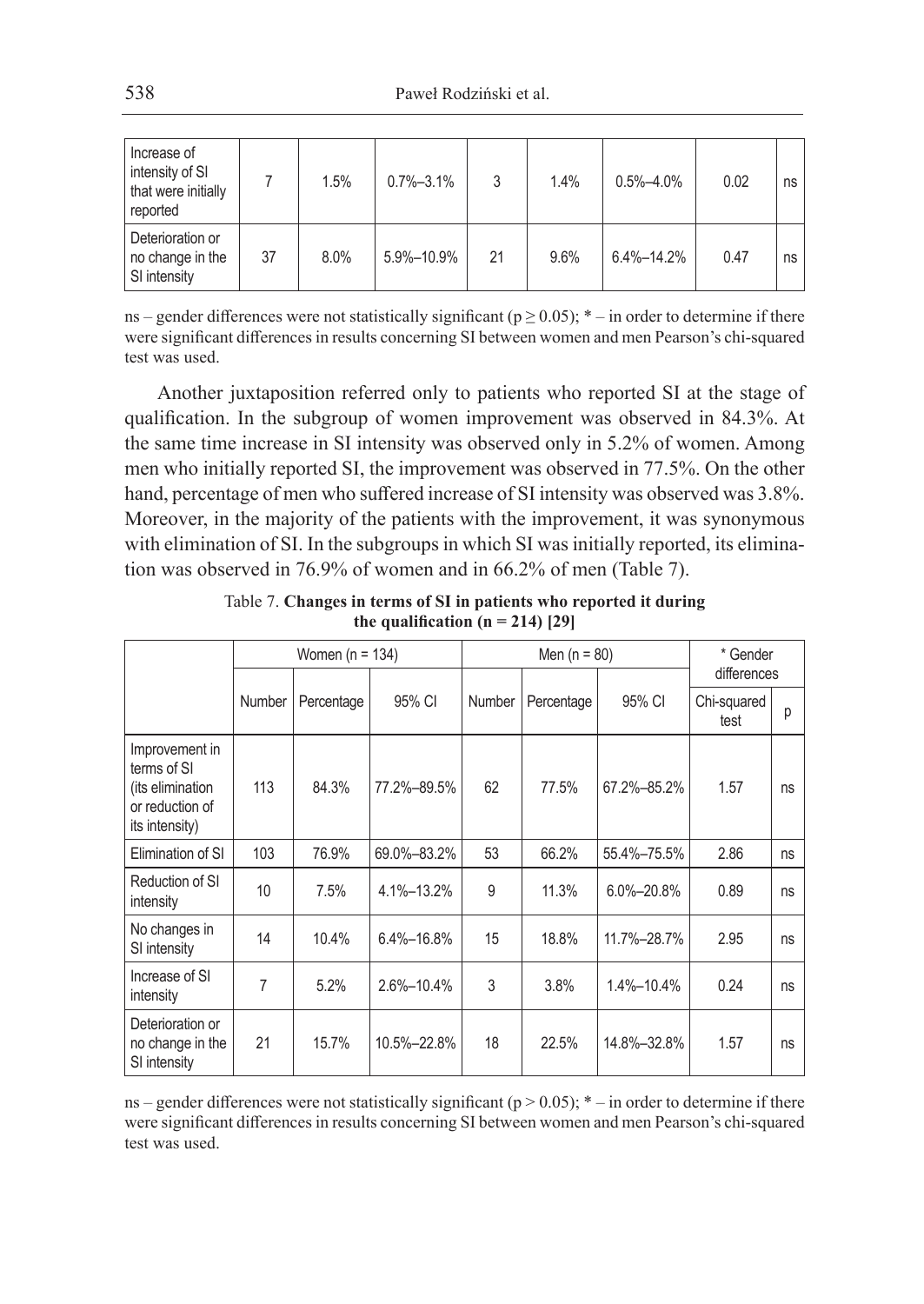Gender differences in terms of SI changes both in the whole studied population and in the subgroup of the patients who initially reported SI were not statistically significant (Table 6 and 7).

# Analysis of associations between improvement in terms of SI and changes in intensity of neurotic symptoms

In order to determine changes in intensity of neurotic symptoms the difference between final and initial Symptom Checklist KO"O" [27, 28] scales values was calculated for each patient. Then, a comparison of the calculated differences between subgroups of patients groups who improved in terms of SI and those who did not was performed. The comparison was made separately for women and men. In the statistical analysis Student's t-test for independent variables of natural distribution was used.

The information obtained in course of above-mentioned diagnostics were used with patients' permission, and then stored and processed anonymously. For calculations licensed software package STATISTICA PL was used.

## **Results**

The produced results show that reduction of intensity of neurotic symptoms was significantly greater in women who improved in terms of SI (defined as elimination of SI or reduction of its intensity) than in those women who did not. This observation referred to global severity of neurotic symptoms (measured with OWK coefficient), as well as to every subtype of neurotic symptoms (measured with Symptom Checklist KO"O" subscales) (Table 8).

|                                                              | * Mean changes in values of KO"O"<br>scales $\pm$ std. dev. | Student's t-test              |                        |                |                |          |       |
|--------------------------------------------------------------|-------------------------------------------------------------|-------------------------------|------------------------|----------------|----------------|----------|-------|
|                                                              |                                                             | * Improvement                 | ** Difference          | 95% CI         |                |          |       |
|                                                              | * No SI improvement<br>$(n = 21)$                           | in terms of SI<br>$(n = 113)$ | between<br>mean values | Lower<br>limit | Upper<br>limit | t        | р     |
| Global severity of<br>neurotic symptoms<br>(OWK coefficient) | $-107.8 \pm 172.0$                                          | $-276.5 \pm 125.0$            | $-168.8$               | $-231.5$       | $-106.1$       | $-5.323$ | 0.000 |
| 1. Phobic disorders                                          | $-0.33 \pm 1.7$                                             | $-3.45 \pm 2.0$               | $-3.12$                | $-4.05$        | $-2.18$        | $-6.594$ | 0.000 |
| 2. Other anxiety<br>disorders                                | $-0.95 \pm 2.2$                                             | $-3.11 \pm 1.6$               | $-2.15$                | $-2.94$        | $-1.37$        | $-5.416$ | 0.000 |
| 3. Obsessive-<br>compulsive disorders                        | $-1.24 \pm 1.7$                                             | $-2.47 \pm 2.2$               | $-1.23$                | $-2.25$        | $-0.21$        | $-2.394$ | 0.018 |

Table 8. **Comparison of changes in intensity of neurotic symptoms (Symptoms Checklist KO"O" scales) between female patients who improved in terms of SI and female patients who did not (n = 134).**

*table continued on the next page*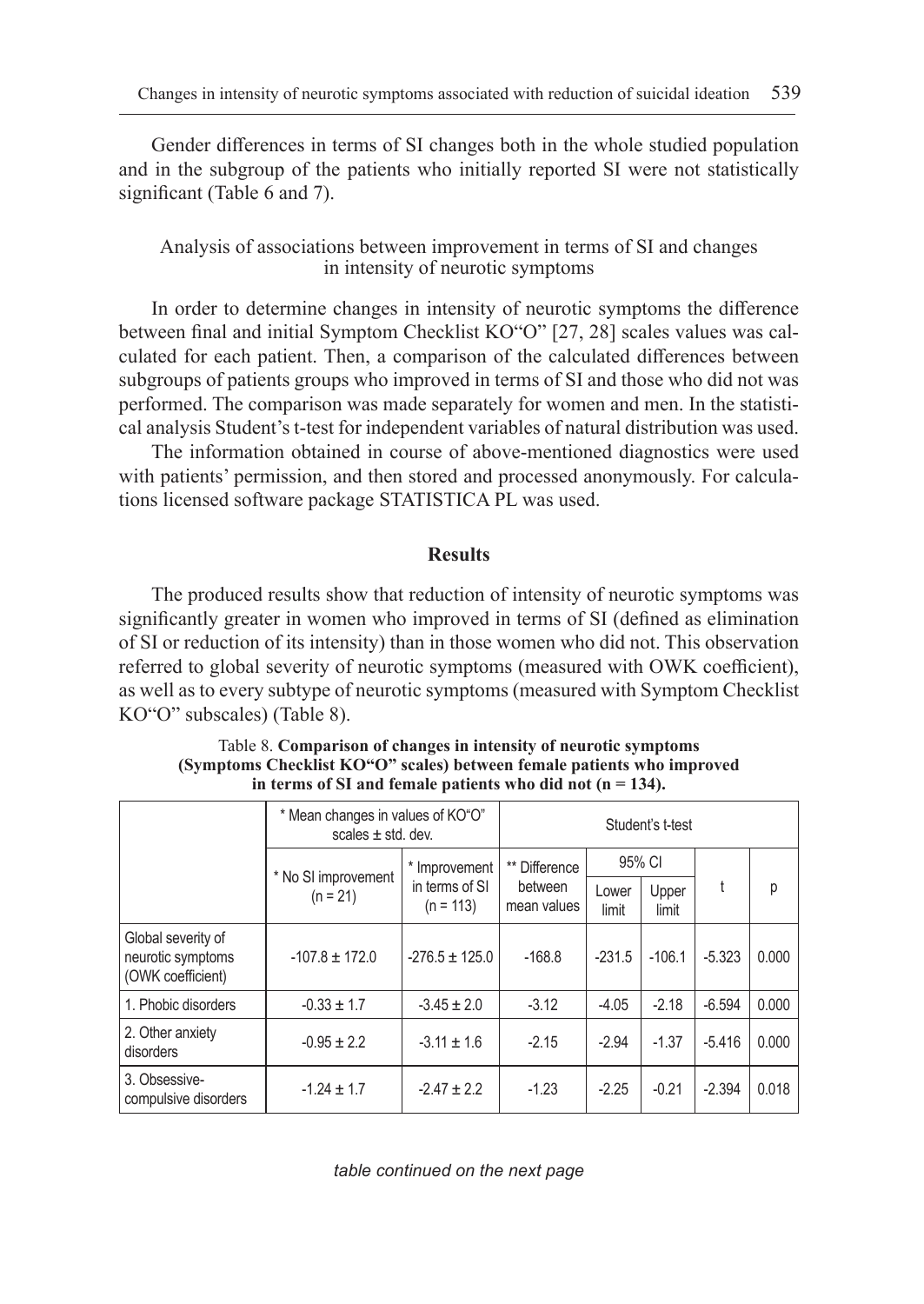| 4. Conversions and<br>dissociations                  | $-0.95 \pm 1.9$ | $-2.98 \pm 1.7$ | $-2.03$ | $-2.84$ | $-1.22$ | $-4.964$ | 0.000 |
|------------------------------------------------------|-----------------|-----------------|---------|---------|---------|----------|-------|
| 5. Autonomic disorders<br>(cardiovascular<br>system) | $-1.38 \pm 2.1$ | $-2.98 \pm 1.9$ | $-1.60$ | $-2.50$ | $-0.70$ | $-3.516$ | 0.001 |
| 6. Somatization<br>disorders                         | $-1.95 \pm 2.3$ | $-3.33 \pm 1.7$ | $-1.38$ | $-2.23$ | $-0.52$ | $-3.199$ | 0.002 |
| 7. Hypochondriac<br>disorders                        | $-0.71 + 1.7$   | $-2.43 + 1.8$   | $-1.72$ | $-2.57$ | $-0.87$ | $-3.999$ | 0.000 |
| 8. Neurasthenia                                      | $-0.67 + 2.2$   | $-1.51 + 1.4$   | $-0.85$ | $-1.58$ | $-0.11$ | $-2.278$ | 0.024 |
| 9. Depersonalization<br>and derealization            | $-1.57 \pm 2.2$ | $-3.05 \pm 2.1$ | $-1.48$ | $-2.47$ | $-0.49$ | $-2.962$ | 0.004 |
| 10. Avoidance and<br>dependence                      | $-0.10 \pm 2.0$ | $-1.88 \pm 1.5$ | $-1.78$ | $-2.54$ | $-1.02$ | $-4.628$ | 0.000 |
| 11. Impulsiveness and<br>histrionism                 | $-0.86 \pm 2.2$ | $-3.17 \pm 2.0$ | $-2.31$ | $-3.26$ | $-1.36$ | $-4.815$ | 0.000 |
| 12. Non-organic sleep<br>disorders                   | $-1.05 \pm 1.8$ | $-2.07 \pm 2.0$ | $-1.02$ | $-1.95$ | $-0.10$ | $-2.185$ | 0.031 |
| 13. Sexual<br>dysfunctions                           | $-1.00 \pm 2.8$ | $-3.05 \pm 2.5$ | $-2.05$ | $-3.25$ | $-0.85$ | $-3.386$ | 0.001 |
| 14. Dysthymia                                        | $-0.10 \pm 1.7$ | $-2.14 \pm 1.5$ | $-2.05$ | $-2.75$ | $-1.35$ | $-5.775$ | 0.000 |

\* Negative results mean that scores measuring intensity of neurotic symptoms decreased after the therapy, while positive values would mean that the scores increased. \*\* The results are equal to the differences in mean scores' changes between patients who improved in terms of SI and those who did not.

In men the results were to a large extent similar to those of women. The reduction of global severity of neurotic symptoms (measured with OWK coefficient), as well as reductions of most of subtypes of neurotic symptoms were significantly greater in men who improved in terms of SI (elimination of SI or reduction of its intensity) than in those men who did not. In other words, male patients with improvement in terms of SI usually at the same time had greater improvement in terms of neurotic symptoms than men without SI improvement. Such associations were not observed only in case of 4 out of 14 neurotic symptoms' subtypes: Hypochondriac disorders, Depersonalization and derealization, Impulsiveness and histrionism, and Non-organic sleep disorders (Table 9).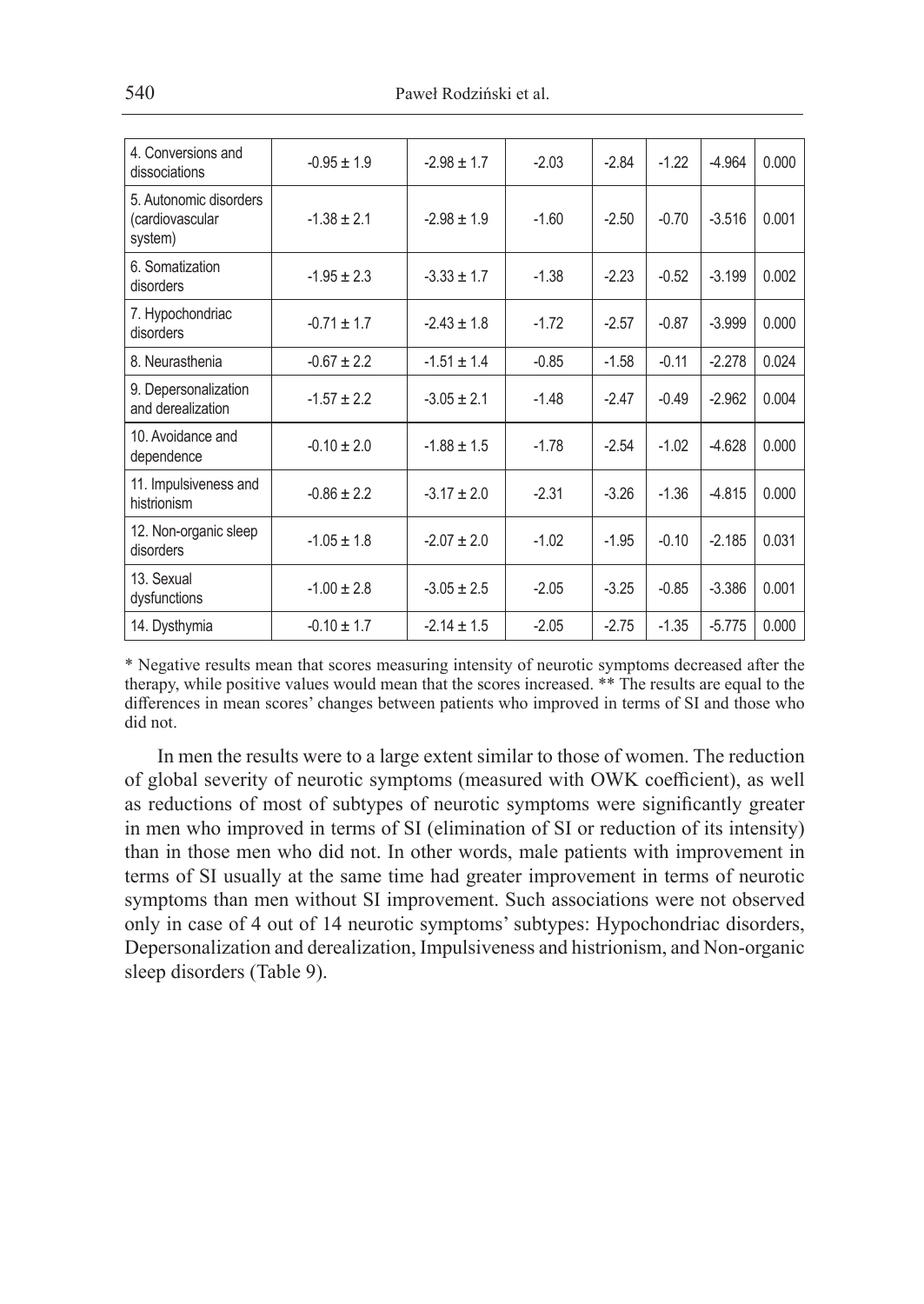|                                                              | Mean changes in values of<br>$KO^{\circ}O^{\circ}$ scales $\pm$ std. dev. |                                              | Student's t-test                        |                |                |          |       |  |
|--------------------------------------------------------------|---------------------------------------------------------------------------|----------------------------------------------|-----------------------------------------|----------------|----------------|----------|-------|--|
|                                                              | *No SI<br>improvement<br>$(n = 18)$                                       | *Improvement<br>in terms of SI<br>$(n = 62)$ | ** Difference<br>between<br>mean values | 95% CI         |                |          |       |  |
|                                                              |                                                                           |                                              |                                         | Lower<br>limit | Upper<br>limit | t        | р     |  |
| Global severity of<br>neurotic symptoms<br>(OWK coefficient) | $-134.0 \pm 135$                                                          | $-260.1 \pm 115$                             | $-126.1$                                | $-190.0$       | $-62.1$        | $-3.925$ | 0.000 |  |
| 1. Phobic disorders                                          | $-2.00 \pm 2.9$                                                           | $-3.92 \pm 2.4$                              | $-1.92$                                 | $-3.27$        | $-0.57$        | $-2.830$ | 0.006 |  |
| 2. Other anxiety<br>disorders                                | $-1.33 \pm 2.1$                                                           | $-2.65 \pm 1.6$                              | $-1.31$                                 | $-2.23$        | $-0.40$        | $-2.852$ | 0.006 |  |
| 3. Obsessive-<br>compulsive disorders                        | $-0.78 \pm 1.6$                                                           | $-2.61 \pm 2.1$                              | $-1.84$                                 | $-2.91$        | $-0.76$        | $-3.385$ | 0.001 |  |
| 4. Conversions and<br>dissociations                          | $-1.39 \pm 1.7$                                                           | $-3.02 \pm 1.8$                              | $-1.63$                                 | $-2.55$        | $-0.70$        | $-3.500$ | 0.001 |  |
| 5. Autonomic<br>disorders<br>(cardiovascular<br>system)      | $-1.78 \pm 1.9$                                                           | $-3.03 \pm 1.7$                              | $-1.25$                                 | $-2.20$        | $-0.31$        | $-2.643$ | 0.010 |  |
| 6. Somatization<br>disorders                                 | $-2.00 \pm 2.1$                                                           | $-3.10 \pm 2.0$                              | $-1.10$                                 | $-2.17$        | $-0.02$        | $-2.037$ | 0.045 |  |
| 7. Hypochondriac<br>disorders                                | $-2.00 \pm 1.9$                                                           | $-2.40 \pm 2.0$                              | $-0.40$                                 | $-1.46$        | .66            | $-0.757$ | 0.451 |  |
| 8. Neurasthenia                                              | $-0.22 \pm 2.2$                                                           | $-1.89 \pm 1.7$                              | $-1.66$                                 | $-2.61$        | $-0.72$        | $-3.506$ | 0.001 |  |
| 9. Depersonalization<br>and derealization                    | $-1.39 \pm 2.1$                                                           | $-2.50 \pm 2.1$                              | $-1.11$                                 | $-2.22$        | .00.           | $-1.994$ | 0.050 |  |
| 10. Avoidance and<br>dependence                              | $-0.83 \pm 1.7$                                                           | $-2.16 \pm 1.6$                              | $-1.33$                                 | $-2.20$        | $-0.45$        | $-3.016$ | 0.003 |  |
| 11. Impulsiveness<br>and histrionism                         | $-2.50 \pm 2.4$                                                           | $-3.31 \pm 1.9$                              | $-0.81$                                 | $-1.87$        | .25            | $-1.517$ | 0.133 |  |
| 12. Non-organic sleep<br>disorders                           | $-1.44 \pm 2.1$                                                           | $-2.08 \pm 1.9$                              | $-0.64$                                 | $-1.68$        | .41            | $-1.210$ | 0.230 |  |
| 13. Sexual<br>dysfunctions                                   | $-0.78 \pm 2.6$                                                           | $-2.74 \pm 2.3$                              | $-1.96$                                 | $-3.23$        | $-0.69$        | $-3.078$ | 0.003 |  |
| 14. Dysthymia                                                | $-0.33 \pm 1.9$                                                           | $-1.73 \pm 1.4$                              | $-1.39$                                 | $-2.20$        | $-0.58$        | $-3.420$ | 0.001 |  |

# Table 9. **Comparison of changes in intensity of neurotic symptoms (Symptoms Checklist KO"O" scales) between male patients who improved** in terms of SI and male patients who did not  $(n = 80)$

\* Negative results mean that scores measuring intensity of neurotic symptoms decreased after the therapy, while positive values would mean that the scores increased. \*\* The results are equal to the differences in mean scores' changes between patients who improved in terms of SI and those who did not.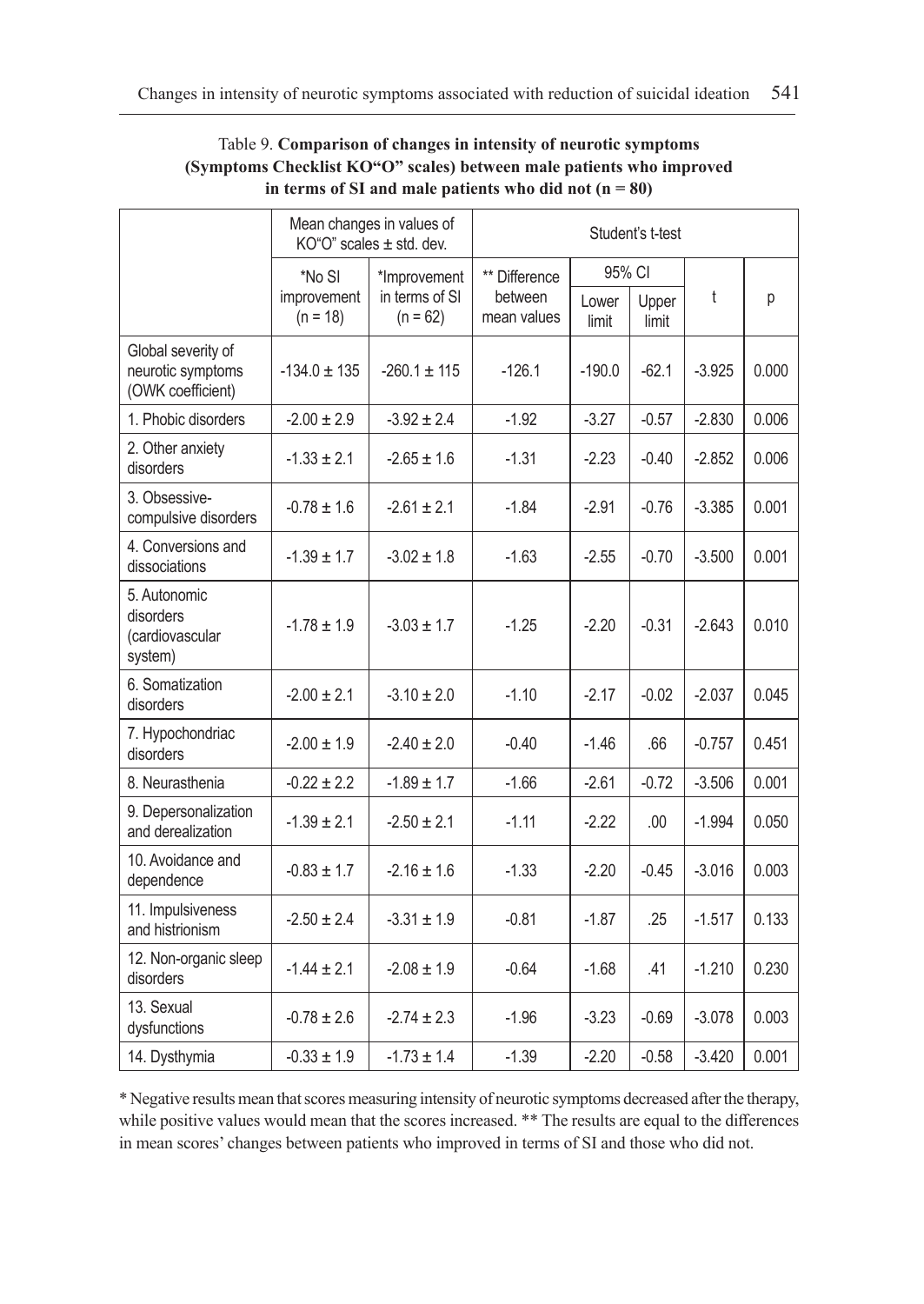#### **Discussion**

The produced results weigh in favor of the hypothesis on etipathogenic similarities and partly common personality-related factors predisposing to SI and neurotic disorders [13, 16, 17, 20, 21]. It seems that changes in neurotic personality structure, which were the prime aim of the applied form of psychotherapy, might have led to beneficial changes in terms of both symptoms and SI. At the same time, the presented results emphasize the importance of European Psychiatric Association's recommendations according to which effective treatment of neurotic and personality disorders is a significant factor of preventing suicidality [36]. Nonetheless, determining the precise mechanisms accountable for the changes or determining specific contribution of therapy-related factors is difficult or even impossible.

In the study by Hsiao et al. [37] conducted on patients with adjustment disorder treated with group therapy aimed at reduction of emotional tension and stress (without referring to patients' considerable intrapsychic and interpersonal difficulties) reduction of SI was achieved which was not accompanied by changes in other symptoms intensity such as anxiety or depressiveness. Those results may suggest importance to SI reduction of therapeutic factors such as: evoking hope, providing patients with information or experiencing cohesiveness of the group [38]. They may also suggest that in order to reduce SI it is not necessary to apply treatment that is regarded as "casual" i.e. which refers to personality-related SI-predisposing factors. However, it seems probable that the specificity of the group studied by Hsiao et al. [37] (including etiological specificity of adjustment disorder in which external factors have greater importance) determined the results provided in this study.

Patients with personality and neurotic disorders other than adjustment disorders may require different therapeutic strategies for reducing SI: a treatment that deals with crucial internal conflicts, than brings changes in defense mechanisms and neurotic personality traits, as well as one that allows to modify relationships' patterns and dysfunctional behaviors [38]. This coincides with results produced by Guthrie et al. [39] and Linehan [40] which confirm effectiveness of strategies aimed at bringing changes in mental functioning and behavior (which are applied in e.g. psychodynamicinterpersonal and dialectical-behavioral psychotherapy) for reducing SI and suicidal tendencies in patients with personality and affective disorders. The associations between improvement in terms of SI and reduction almost all of neurotic symptoms' subtypes (measured with Symptom Checklist KO"O" subscales), presented in this study, also suggest and emphasize the importance of those factors that allow for improvement in terms of both SI and neurotic symptoms. In course of the integrative psychotherapy with predominance of psychodynamic approach the leading role may be attributed to factors that facilitate insight into causes and significance of intra-psychic conflicts, dysfunctional behaviors and beliefs, as well as difficulties in interpersonal relationships [19, 41]. Dealing with such considerable difficulties might have led to strengthening mature methods of coping with intra-psychic conflicts and impulses, and finally to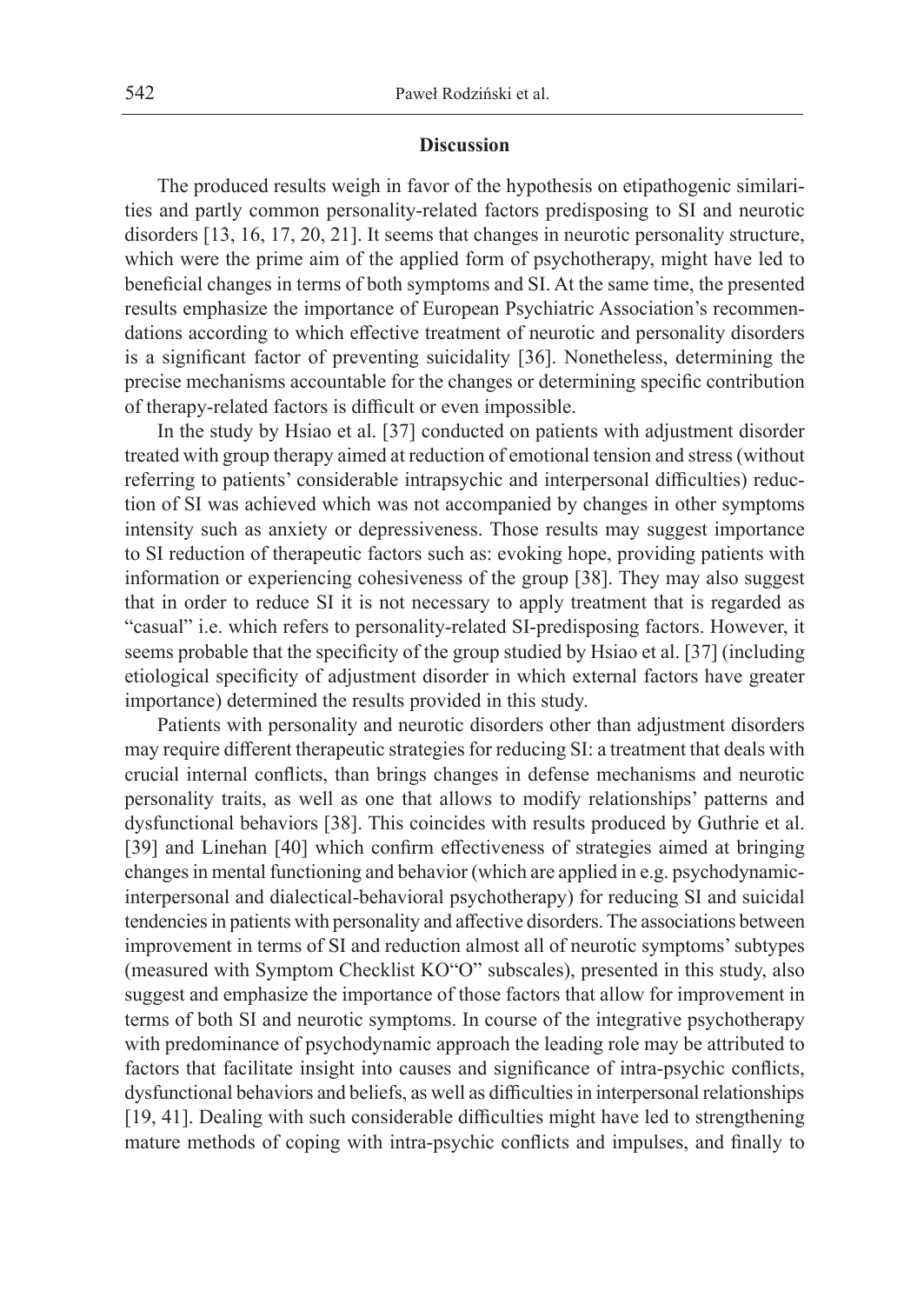reduction of neuroticism and symptom improvement, including reduction in terms of SI. Those assumptions are consistent with the views of other researchers who claim that effective treatment of SI is impossible without understanding of its individual background, as well as its communicational character [19, 25]. SI may have various meaning – among others things it may represent an attack on internal representation of a hated object, inability to face up to one's own ideal self, a signal of experiencing complicated bereavement, or an expression of desire to take control over environment [25, 38, 42]. Such a way of understanding SI – as a symptoms which require comprehensive contextual analysis including patient's experiences and social interactions – calls for application of similar treatment methods to those used for treatment of neurotic symptoms. Thus, the associations presented in this study between reduction of intensity of neurotic symptoms and SI may stem, not only from etiopathogenic similarities, but also from similarities of therapeutic influences that cause the beneficial changes.

In a view of the studies on importance of a sense of burdensomeness and a sense of alienation to the risk of suicidality [43], interpersonal factors specific for group therapy seem to be relevant [11, 14]. It is probable that among factors effective in modifying beliefs regarding relationships there were, apart from those already-mentioned (evoking a sense of hope and providing patients with information): a sense of group belonging, reduction of a sense of alienation, development of social skills, a sense of being listened to and understood, as well as being helpful to other patients [37, 41]. Beneficial influence may be also attributed to therapeutic alliance with a group and therapists, and to therapeutic setting. Such factors might have influenced among other things dysfunctional coping styles, clarification of therapeutic and personal "life-oriented" goals [38], which in turn might have led to symptom improvement including SI. Lastly, it is reasonable to assume that neurotic symptoms reduction in itself (through normalizing patients' mood and restoring a sense of hope for more satisfying life) might have led to SI reduction.

To sum up, it is highly probable that the very psychotherapeutic factors which led to neurotic symptoms reduction, were accountable for improvement in terms of SI due to influence on etiopathogenetic background common for both SI and neurotic symptoms. From the point of view of the theories on relationship-based SI-determining factors [11, 42], interpersonal therapeutic factors – specific for group therapy – might have contributed to the improvement in terms of SI [25, 37]. Nonetheless, specifying the range of the influence of those factors require further studies.

Lack of significant associations between SI reduction and reduction of some groups of neurotic symptoms observed in men is surprising and difficult to explain [43–46]. According to clinical experience, we might have expected that reduction in SI in me will be also referred to Non-organic sleep disorder, Impulsiveness and histrionism and Hypochondriac disorders (Table 9). It is possible that, despite the fact of SI reduction, in cases of some persistent neurotic symptoms such as e.g. hypochondriasis – which in the psychodynamic view is understood as a need to "punish oneself" for unacceptable impulses and wishes [47] – longer-term psychotherapeutic treatment leading to broad-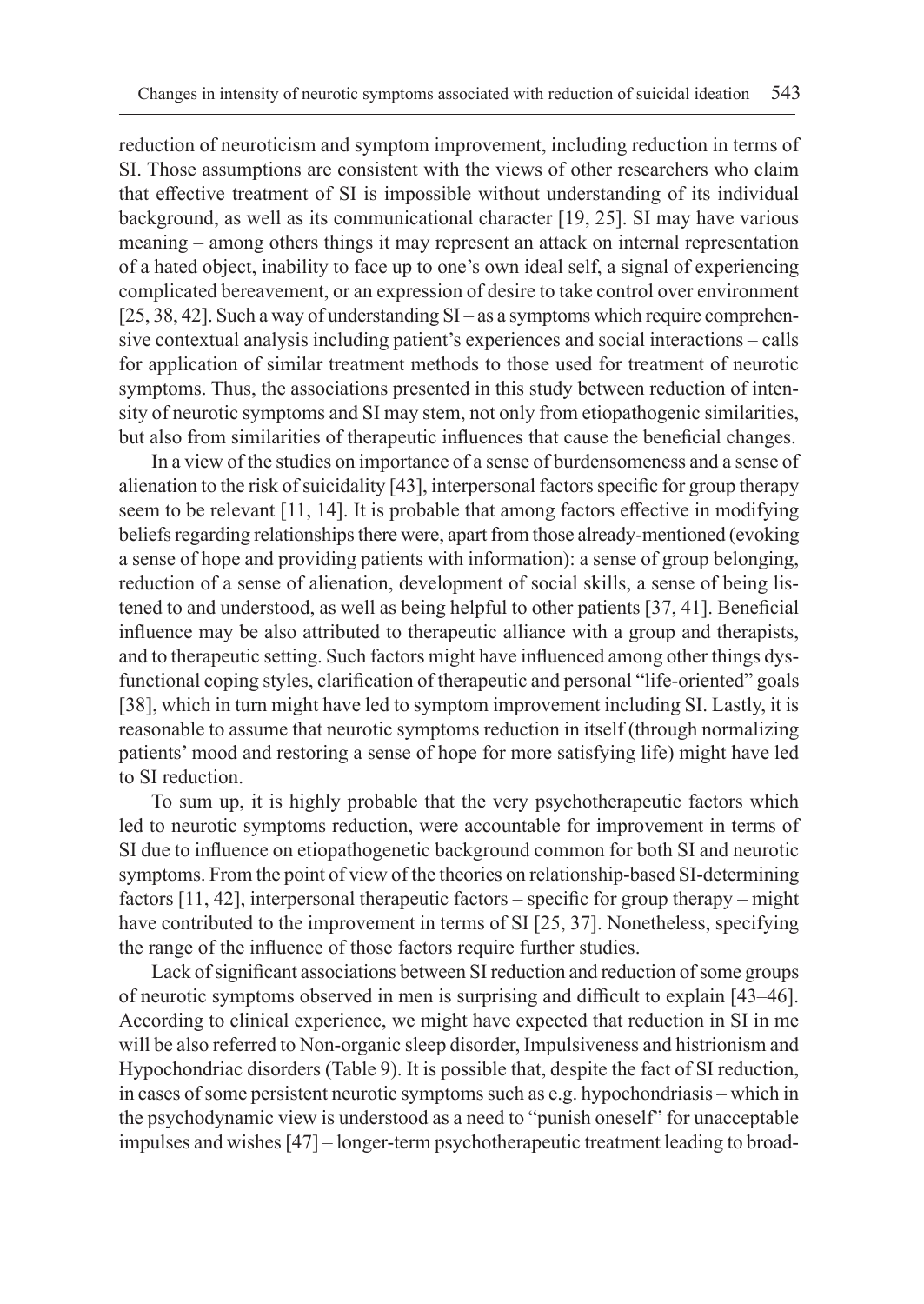ening insight into auto-destructive tendencies is necessary [48]. However the studied patients participated in approximately 200 therapy sessions which qualifies as intensive mid-term psychotherapy (lasting 3 moths). For interpreting those findings further research are required. Possibility of studying insufficient number of men resulting in not reaching threshold of statistical significance in those cases also cannot be ruled out.

For accurate interpretation of the results provided in this study it is advisable to emphasize that the studied patients at least temporarily were not burdened with high risk of suicide that would render day-hospital treatment impossible. Nonetheless, presence of other manifestations of auto-aggression such as self-inflicted cuts or having history of suicidal attempt were common. Furthermore, due to lack of control group, it is advisable to ask if the observed improvement changes allow authors to conclude on effectiveness of the psychotherapy. In the view of the observed dynamics of both neurotic symptoms and SI (Tables 6–9), as well as in the view of the fact that the applied psychotherapy is widely acknowledged method of treatment in cases of such groups of patients [31, 32, 38, 49], it is highly probable that the produced results reflect effectiveness of the applied form of therapy. Among limitations of this study, there also was an inability to verify permanence of the symptom improvement. However, this is one of typical drawbacks of nearly all the studies on changes occurring during psychotherapy conducted in everyday clinical practice – follow-up observations are rarely obtained and if so frequently refer only to a small proportion of the formerly treated patients. Also, the Symptom Checklist KO"O" question about willingness to take one's own life at which the study was based upon referred to the last seven days. This might have resulted in not registering patients in whom the symptom remitted only temporarily. Moreover, the question referred to SI that were "arduous". Clinical experience shows that some patients, especially those with profound personality disorders or severely depressed, may regard SI as ego-syntonic. For example, SI may be viewed by those patients as helpful way of discharging emotional tension or as thoughts about radical but adequate solution of a situation which is perceived as hopeless. For this reason among others it should be stressed that the SI declared by the patients are not synonymous with SI that are revealed in a course of psychiatric evaluation. The type of the applied treatment is important as well, as the psychodynamic psychotherapy did not include detailed plan of therapeutic interventions. Consequently, the studied population was composed of patients in reference to whom psychotherapeutic interventions were at least in part selected in the course of the treatment and in the individualized manner. Thus, we may assume that the observed changes in each individual might have been a result of slightly different factors from the spectrum of psychotherapeutic interventions [29, 50].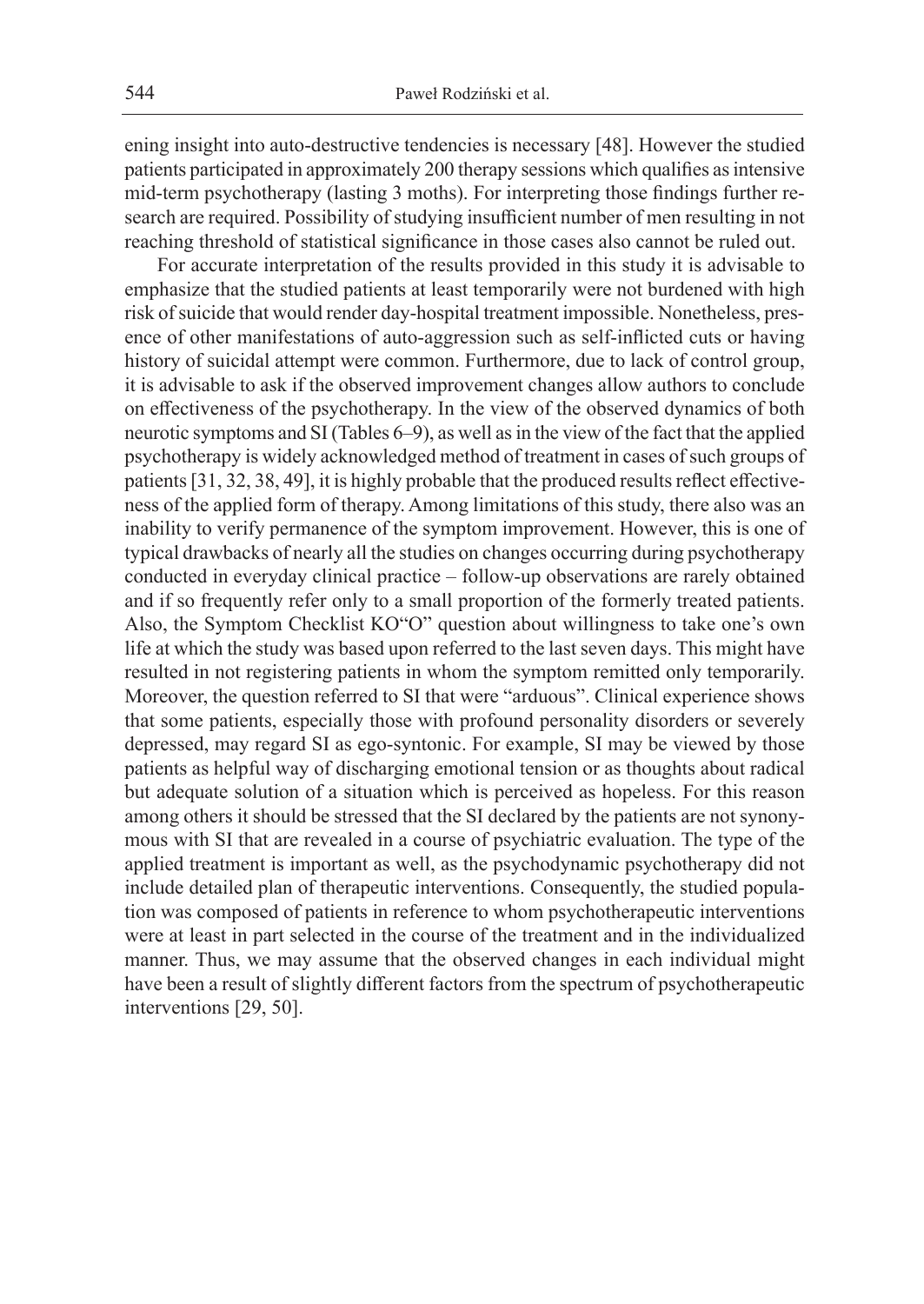# **Conclusions**

- 1. The reduction of neurotic symptom intensity was greater in patients who improved in terms of SI (defined as elimination of SI or reduction of its intensity) than in those who did not – this referred to patients of both genders.
- 2. Analysis of particular subtypes of neurotic symptoms (measured with Symptom Checklist KO"O") revealed that intensity of majority of those subtypes was reduced to greater extent in patients with SI reduction than in those without it. This was observed in both women and men in cases of: Phobic disorders, Other anxiety disorders, Obsessive-compulsive disorders, Conversions, Autonomic disorders, Somatization disorders, Neurasthenia, Avoidance and dependence, Sexual dysfunctions, and Dysthymia; as well as only in women in cases of: Hypochondriac disorders, Depersonalization and derealization, Impulsiveness and histrionism, Non-organic sleep disorders.
- 3. The produced results confirm adequacy of applying intensive integrative psychotherapy with predominance of psychodynamic approach in patients with neurotic, behavioral and personality disorders with SI. This study indicates that the therapy was effective and comprehensible, as it led to improvement in terms of both SI and neurotic symptoms. This suggests that the applied therapy may be effective method of preventing suicidality in this group of patients.
- 4. The revealed associations weigh in favor of hypothesis on etiopathogenetic similarities and partly common personality-related factors predisposing to both SI and neurotic disorders.

## **References**

- 1. Isometsa E. *Suicidal behaviour in mood disorders –who, when, and why?* Can. J. Psychiatry 2014; 59(3): 120–130.
- 2. Peng H, Wu K, Li J, Qi H, Guo S, Chi M. et al. *Increased suicide attempts in young depressed patients with abnormal temporal – parietal – limbic gray matter volume*. J. Affect. Disord. 2014; 165: 69–73.
- 3. Franko DL, Keel PK. *Suicidality in eating disorders: occurrence, correlates, and clinical implications.* Clin. Psychol. Rev. 2006; 26(6): 769–782.
- 4. Pilecki MW, Józefik B, Sałapa K. *The relationship between assessment of family relationships and depression in girls with various types of eating disorders*. Psychiatr. Pol. 2013; 47(3): 385–395.
- 5. Wołodźko T, Kokoszka A. *Classification of persons attempting suicide. A review of cluster analysis research..* Psychiatr. Pol. 2014; 48(4): 823–834.
- 6. Polewka A, Groszek B, Trela F, Zieba A, Bolechała F, Chrostek-Maj J. et al. *The completed and attempted suicide in Krakow: similarities and differences.* Przegl. Lek. 2002; 59(4–5): 298–303.
- 7. Thibodeau MA, Welch PG, Sareen J, Asmundson GJ. *Anxiety disorders are independently associated with suicide ideation and attempts: propensity score matching in two epidemiological samples.* Depress. Anxiety 2013; 30(10): 947–954.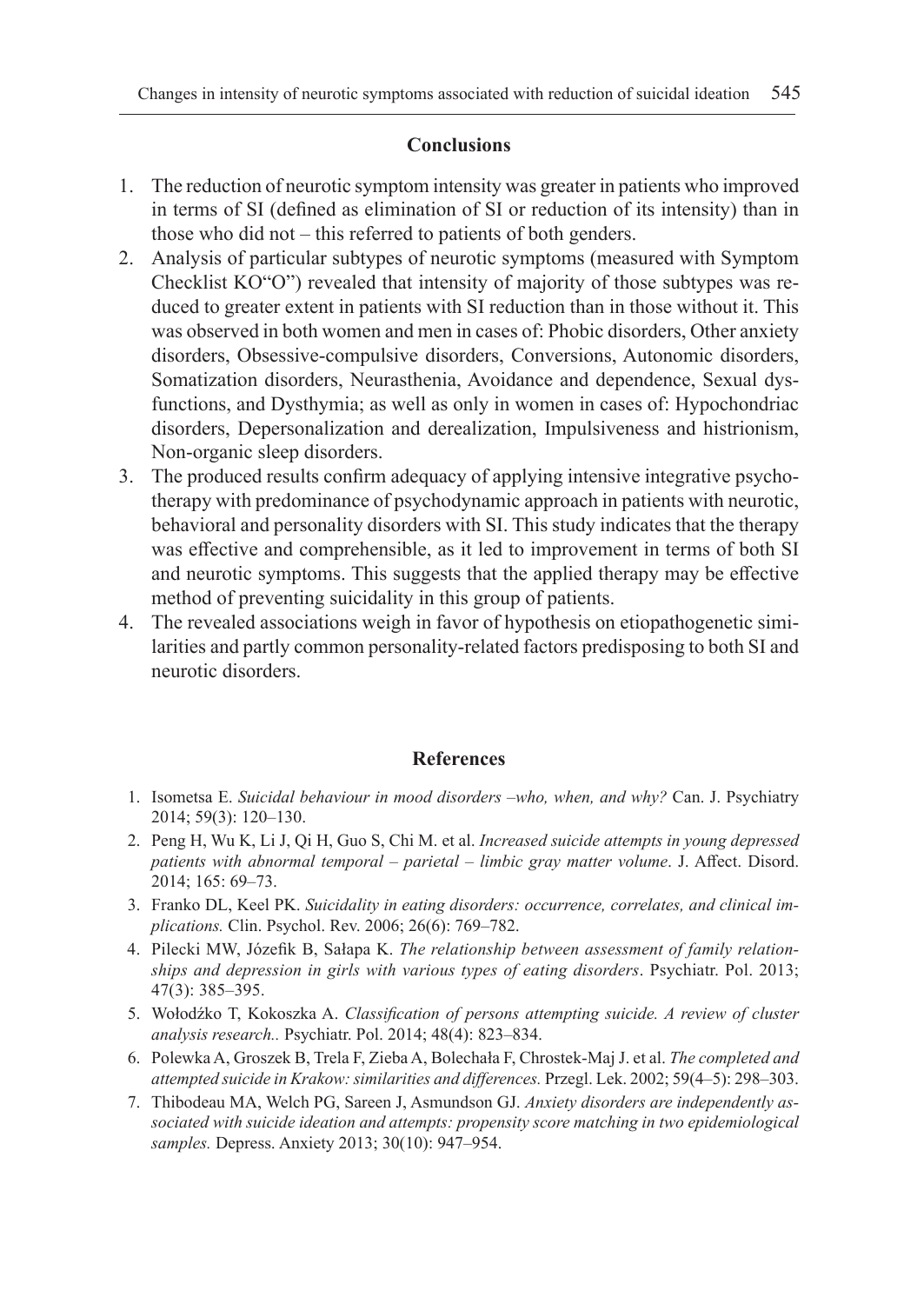- 8. Sareen J, Cox BJ, Afifi TO, de Graaf R, Asmundson GJ, ten Have M. et al. *Anxiety disorders and risk for suicidal ideation and suicide attempts: a population-based longitudinal study of adults.* Arch. Gen. Psychiatry 2005; 62(11): 1249–1257.
- 9. Nepon J, Belik SL, Bolton J, Sareen J. *The relationship between anxiety disorders and suicide attempts: findings from the National Epidemiologic Survey on Alcohol and Related Conditions.*  Depress. Anxiety 2010; 27(9): 791–798.
- 10. Mann JJ, Apter A, Bertolote J, Beautrais A, Currier D, Haas A. et al. *Suicide prevention strategies: A systematic review*. JAMA 2005; 294(16): 2064–2074.
- 11. Kleiman EM, Liu RT, Riskind JH. *Integrating the interpersonal psychological theory of suicide into the depression/suicidal ideation relationship: a short-term prospective study.* Behav. Ther. 2014; 45(2): 212–221.
- 12. Van Orden KA, Lynam ME, Hollar D, Joiner TE. *Perceived burdensomeness as an indicator of suicidal symptoms.* Cogn. Ther. Res. 2006; 30: 457–467.
- 13. Brezo J, Paris J, Turecki G. *Personality traits as correlates of suicidal ideation, suicide attempts, and suicide completions: a systematic review.* Acta Psychiatr. Scand. 2006; 113(3): 180–206.
- 14. Field T, Diego M, Sanders CE. *Adolescent suicidal ideation*. Adolescence 2001; 36(142): 241–248.
- 15. Mandal E, Zalewska K. *Style przywiązania, traumatyczne doświadczenia z okresu dzieciństwa i dorosłości, stany psychiczne oraz metody podejmowania prób samobójczych przez kobiety leczone psychiatrycznie.* Psychiatr. Pol. 2012; 46(1): 75–84.
- 16. Iliceto P, Fino E, Sabatello U, Candilera G. *Personality and suicidal ideation in the elderly: factorial invariance and latent means structures across age.* Aging Ment. Health 2014; 18(6): 792–800.
- 17. Heisel MJ, Duberstein PR, Conner KR, Franus N, Beckman A. *Personality and reports of suicide ideation among depressed adults 50 years of age or older.* J. Affect. Disord. 2006; 90(2–3): 175–180.
- 18. Sobański JA, Cyranka K, Rodziński P, Klasa K, Rutkowski K et al. *Are neurotic personality traits and neurotic symptoms intensity associated with suicidal thoughts reported by patients of a day hospital for neurotic disorders?* Psychiatr. Pol. 2014 [E-pub ahead of print; DOI: 10.12740/ psychiatriapolska.pl/online-first/5].
- 19. Aleksandrowicz JW. *Psychoterapia.* Warsaw: PZWL Medical Publishing; 2000.
- 20. Aleksandrowicz JW, Sobański JA. *Skuteczność psychoterapii poznawczej i psychodynamicznej.*  Krakow: Library of Polish Psychiatry; 2004.
- 21. Griffith JW, Zinbarg RE, Craske MG, Mineka S, Rose RD, Waters AM. et al. *Neuroticism as a common dimension in the internalizing disorders.* 2010; 40(7): 1125–1236.
- 22. Jaeschke R, Siwek M, Dudek D. *Neurobiology of suicidal behaviour.* Psychiatr. Pol. 2011; 45(4): 573–588.
- 23. Anguelova M, Benkelfat C, Turecki G. *A systematic review of association studies investigating genes coding for serotonin receptors and the serotonin transporter: II. Suicidal behavior.* Mol. Psychiatry 2003; 8(7): 646–653.
- 24. Field T, Diego M, Sanders CE. *Adolescent suicidal ideation*. Adolescence 2001; 36(142): 241–248.
- 25. Gabbard GO. *Psychodynamic psychiatry in clinical practice:* Fourth Edition. Washington DC: American Psychiatric Publishing; 2005.
- 26. Schore AN. *Back to basics: attachment, affect regulation, and the developing right brain: linking developmental neuroscience to pediatrics.* Pediatr. Rev. 2005; 26(6): 204–217.
- 27. Aleksandrowicz JW, Hamuda G. *Kwestionariusze objawowe w diagnozie i badaniach epidemiologicznych zaburzeń nerwicowych.* Psychiatr. Pol. 1994; 28(6): 667–676.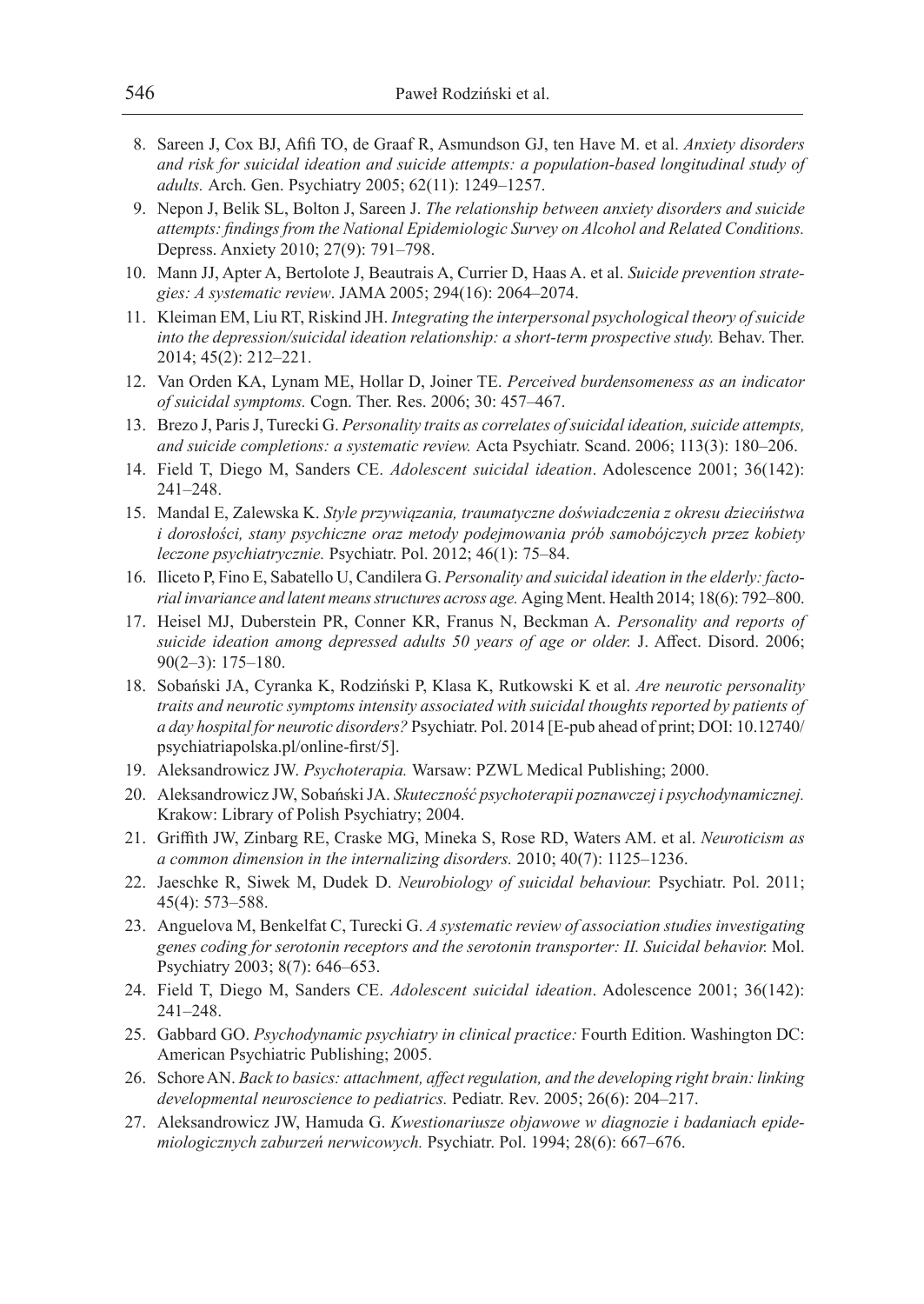- 28. Rewer A. *Skale kwestionariusza objawowego "O".* Psychiatr. Pol. 2000; 34(6): 931–943.
- 29. Rodziński P, Sobański JA, Rutkowski K, Cyranka K, Murzyn A et al. *Skuteczność terapii na oddziale dziennym leczenia nerwic i zaburzeń behawioralnych w zakresie redukcji nasilenia i eliminacji myśli samobójczych.* Psychiatr. Pol. 2015 (accepted for publication).
- 30. Sobański JA, Klasa K, Rutkowski K, Dembińska E, Müldner-Nieckowski Ł. *Kwalifikacja do intensywnej psychoterapii w dziennym oddziale leczenia nerwic*. Psychiatr. Psychoter. 2011; 7(4): 20–34.
- 31. Mazgaj D, Stolarska D. *Model terapii nerwic na oddziale dziennym.* Psychiatr. Pol. 1994; 28(4): 421–430.
- 32. Mielimąka M, Rutkowski K, Cyranka K, Sobański JA, Müldner-Nieckowski Ł, Dembińska E. et al. *Effectiveness of intensive group psychotherapy in treatment of neurotic and personality disorders.* Psychiatr. Pol. 2015; 49(1): 28–49.
- 33. Sobański JA, Klasa K, Cyranka K, Mielimąka M, Dembińska E, Müldner-Nieckowski Ł. et al. *Effectiveness of intensive psychotherapy in a day hospital evaluated with Neurotic Personality Inventory KON-2006.* Psychiatr. Pol. 2014 [E-pub ahead of print; DOI: 10.12740/psychiatriapolska.pl/online-first/6].
- 34. Janusz B, Józefik B, de Barbaro B. *Zastosowania koncepcji dialogowego Ja w psychoterapii, zwłaszcza w terapii rodzin.* Psychiatr. Pol. 2012; 46(5): 867–875.
- 35. Campion J, Bhui K, Bhugra D. *European Psychiatric Association (EPA) guidance on prevention of mental disorders.* Eur. Psychiatry 2012; 27(2): 68–80.
- 36. Hsiao FH, Lai YM, Chen YT, Yang TT, Liao SC, Ho RT. et al. *Efficacy of psychotherapy on diurnal cortisol patterns and suicidal ideation in adjustment disorder with depressed mood.*  Gen. Hosp. Psychiatry 2014; 36(2): 214–219 .
- 37. Yalom DI, Leszcz M. *Psychoterapia grupowa. Teoria i praktyka.* Krakow: Jagiellonian University Press; 2014.
- 38. Leenaars AA. *Psychotherapy with suicidal people: the commonalities.* Arch. Suicide Res. 2006; 10: 305–322.
- 39. Guthrie E, Kapur N, Mackway-Jones K, Chew-Graham C, Moorey J, Mendel E. et al. *Predictors of outcome following brief psychodynamic-interpersonal therapy for deliberate self-poisoning.*  Aust. N. Z. J. Psychiatry 2003; 37(5): 532–536.
- 40. Linehan MM. *Behavioral treatments of suicidal behaviors. Definitional obfuscation and treatment outcomes.* Ann. N. Y. Acad. Sci. 1997; 836: 302–328.
- 41. Czabała JC. *Czynniki leczące w psychoterapii.* Warsaw: Polish Scientific Publishers PWN; 2014.
- 42. Hołyst B. *Suicydologia.* Warsaw: LexisNexis; 2002.
- 43. Berman AL, Silverman MM, Bongar BM. *Comprehensive textbook of suicidology*. New York: Guilford Press; 2000.
- 44. Tsirigotis K, Gruszczyński W, Tsirigotis-Maniecka M. *Indirect self-destructiveness and psychological gender.* Psychiatr. Pol. 2014; 48(4): 759–771.
- 45. Tsirigotis K, Gruszczyński W, Tsirigotis-Maniecka M. *Differentiation of indirect self-destructiveness due to sex (gender) in individuals after suicide attempts.* Psychiatr. Pol. 2014 [E-pub ahead of print; DOI: 10.12740/psychiatriapolska.pl/online-first/1].
- 46. Gierowski K. *Relacje pomiędzy płcią psychologiczną a agresywnością na tle czynników ryzyka przemocy u nieletnich dziewcząt i chłopców.* In: Gulla B, Wysocka-Pleczyk M. ed. *Przestępczość nieletnich.* Krakow: Jagiellonian University Press; 2009. p. 37–50.
- 47. Christogiorgos S, Tzikas D, Widdershoven-Zervaki MA, Dimitropoulou P, Athanassiadou E, Giannakopoulos G. *Hypochondriacal anxieties in adolescence*. Open Psychol. J. 2013; 6: 6–9